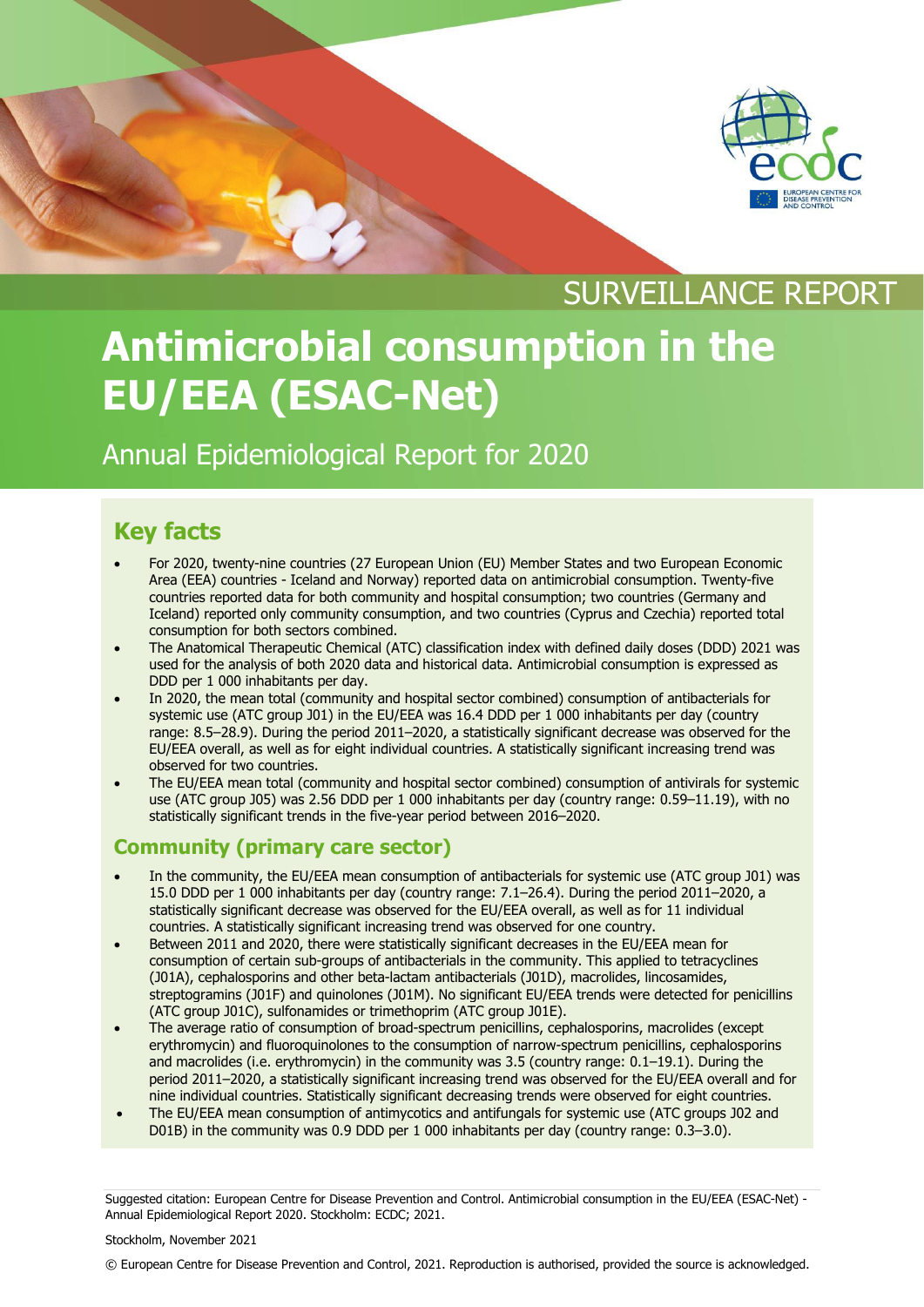### **Hospital sector**

- In the hospital sector, the EU/EEA mean consumption of antibacterials for systemic use (ATC group J01) was 1.6 DDD per 1 000 inhabitants per day (country range: 0.8–2.2). During the period 2011–2020, no statistically significant trend was observed at EU/EEA level. Statistically significant decreasing trends were observed for five countries, and a statistically significant increasing trend were observed for two countries.
- In the EU/EEA hospital sector, there were statistically significant decreases in the mean 10-year trends for consumption of quinolones (ATC group J01M), and a statistically significant increase for other betalactam antibacterials (ATC group J01D) and sulfonamides and trimethoprim (ATC group J01E). No significant EU/EEA trends were detected for consumption of tetracyclines (ATC group J01A), penicillins (ATC group J01C) or macrolides, lincosamides and streptogramins (ATC group J01F).
- Of the total consumption of antibacterials for systemic use in the hospital sector, the average proportion of glycopeptides, third- and fourth-generation cephalosporins, monobactams, carbapenems, fluoroquinolones, polymyxins, piperacillin and enzyme inhibitors, linezolid, tedizolid and daptomycin consumed was 38.6% (country range: 19.5–62.6%). During the period 2011–2020, statistically significant increasing trends were observed for the EU/EEA overall and for six countries, while one country showed a statistically significant decreasing trend.
- The EU/EEA mean consumption of antimycotics and antifungals for systemic use (ATC groups J02 and D01B) in the hospital sector was 0.13 DDD per 1 000 inhabitants per day (country range: 0.04–0.26).

### **Change in the consumption of antibacterials for systemic use (ATC group J01) between 2019 and 2020**

- Between 2019 and 2020, there was an overall decrease in the EU/EEA population-weighted mean total (community and hospital sectors combined) consumption of antibacterials for systemic use (ATC group J01) from 19.9 DDD per 1 000 inhabitants per day in 2019 to 16.4 DDD per 1 000 inhabitants per day in 2020. This represented a 17.6% decrease.
- In the community, the EU/EEA population-weighted mean decreased from 18.3 DDD per 1 000 inhabitants per day in 2019 to 15.0 DDD per 1 000 inhabitants per day in 2020 - a 18.3% decrease.
- In the hospital sector, the EU/EEA population-weighted mean decreased from 1.64 DDD per 1 000 inhabitants per day in 2019 to 1.57 DDD per 1 000 inhabitants per day in 2020 - a 4.5% decrease.
- At country level, a majority of countries reported a substantial decrease between 2019 and 2020, for both the community and the hospital sector, although the decreases were generally larger in the community than in the hospital sector. Seven countries (Estonia, Greece, Hungary, Italy, Latvia, Malta, Portugal) reported a decrease in the community, but an increase in the hospital sector. Only one country (Bulgaria) reported an increase in both the community and the hospital sector.

\* Important note: data were updated using the ATC/DDD Index 2021, which included several DDD alterations implemented in 2019. Data in this report should therefore not be compared with data reported by ECDC prior to 2019. For the most recent data on antimicrobial consumption and trends in EU/EEA countries, readers should refer to the most recent report, or the ESAC-Net interactive database.

# **Methods**

This report is based on data reported to the European Surveillance of Antimicrobial Consumption Network (ESAC-Net) for the period 2011 to 2020, retrieved from The European Surveillance System (TESSy) on 10 September 2021. TESSy is a system for the collection, storage, analysis and dissemination of data on communicable diseases, allowing for correction and re-uploading of historical data by the reporting countries. Therefore, the latest published reports supersede previous reports and reflect the most recent available data. For a detailed description of the methods used to produce this report, please refer to the methods chapter in the introduction to the ECDC Annual Epidemiological Report [1] and the ESAC-Net reporting protocol [2]. A subset of the data used for this report is available from ECDC's online antimicrobial consumption database [3].

Antimicrobial consumption (AMC) data were collected using the Anatomical Therapeutic Chemical (ATC) classification system and analysed using the defined daily dose (DDD) methodology developed by the World Health Organization (WHO) Collaborating Centre for Drug Statistics Methodology (Oslo, Norway). For the analysis, DDDs listed in the ATC Index for 2021 were used [4]. One DDD represents the assumed average maintenance dose per day for a drug used in its main indication by adults. It is a technical unit of measurement, not a standard for appropriate use. Application of the ATC/DDD methodology makes it possible to aggregate different brands of medicines with different pack sizes and strengths into units of measurement of active substances. It represents a standard in performing valid and reliable cross-national or longitudinal studies of AMC. DDD values of some medicines may change over time because of alterations in the main indication, or regulatory amendments to the recommended or prescribed daily dose. In case of such changes, all historical data require retrospective adjustments to the latest DDD/ATC index [4].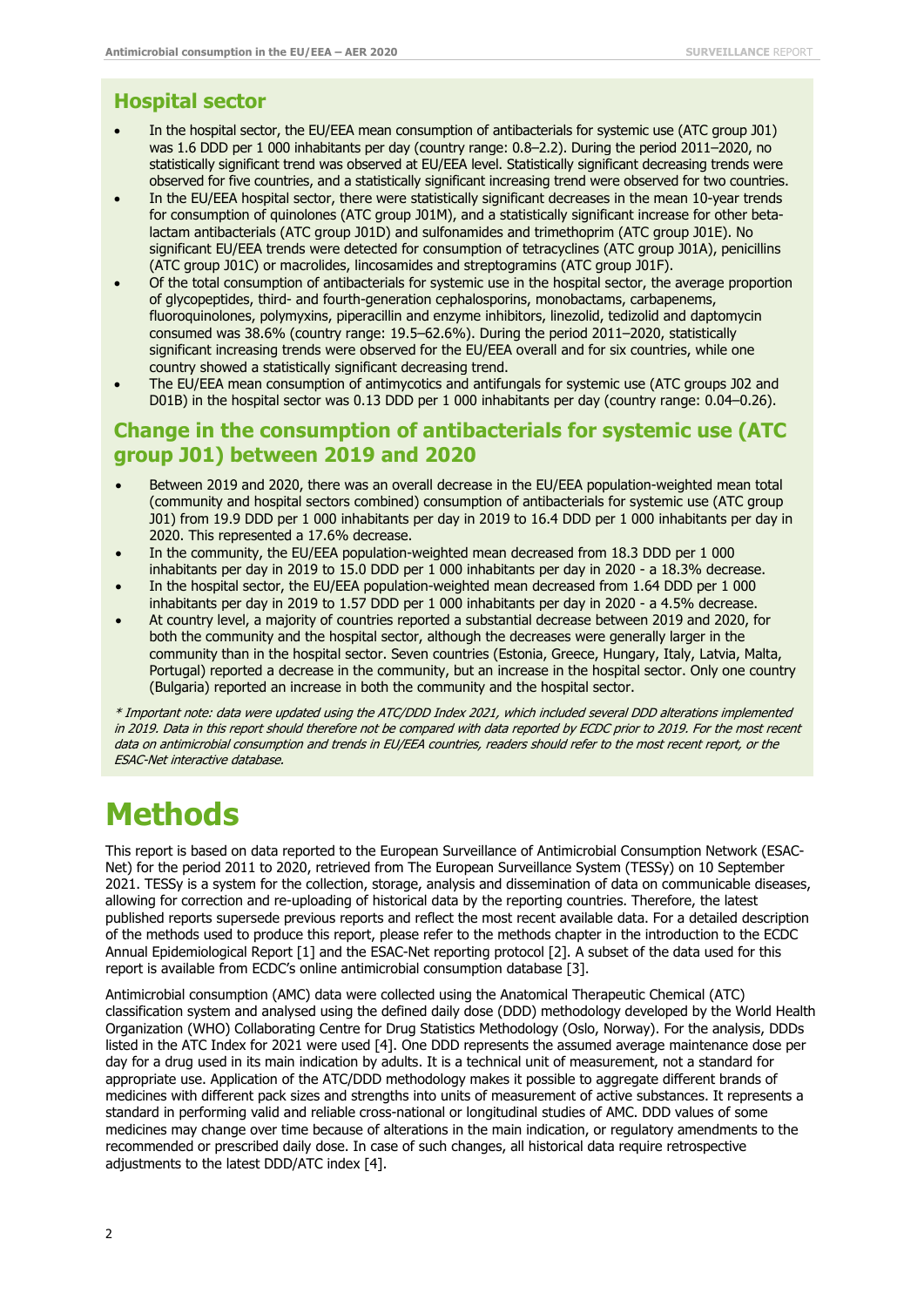There are three major categories of antimicrobials under surveillance:

- antibacterials for systemic use (ATC group J01);
- antimycotics and antifungals for systemic use (ATC groups J02 & D01B);
- antivirals for systemic use (ATC group J05).

Due to the structure of the ATC classification, some antibacterials under surveillance are classified in ATC groups other than J01. Thus, vancomycin and fidaxomicin for oral administration are classified as 'intestinal anti-infectives, antibiotics' in ATC group A07AA, and are used against Clostridioides (Clostridium) difficile infections. Metronidazole, which may also be administered orally for C. difficile, is classified as an 'agent against amoebiasis and other protozoal diseases, nitroimidazole derivates' in ATC group P01AB.

The indicator 'defined daily doses (DDD) per 1 000 inhabitants per day' is used to report antibiotic consumption in the community (i.e. outside hospitals). It provides a rough estimate of the proportion of the population treated daily with antimicrobials. The indicator 'DDD per 1 000 inhabitants per day' is also used to report antibiotic consumption in the hospital sector, although another indicator ('DDD per 100 occupied bed-days') has been recommended for reporting hospital consumption [5,6]. This is because uniformly defined denominator data on the total number of occupied bed-days are currently unavailable for all EU/EEA countries. In addition, presenting data with the same denominator enables cross-sectoral comparison.

The indicator 'DDD per 1 000 inhabitants per day' has also been selected as the primary harmonised outcome indicator by ECDC, the European Food Safety Authority (EFSA) and the European Medicines Agency (EMA) to describe total AMC in humans, combining both the community and hospital sectors. Similarly, the pattern of AMC was selected as a secondary harmonised outcome indicator for AMC following the agreement of an expert group convened by ECDC, EFSA and EMA, and at the request of the European Commission. For the community, the agreed indicator is the ratio of consumption of broad-spectrum penicillins, cephalosporins, macrolides (except erythromycin) and fluoroquinolones to the consumption of narrow-spectrum penicillins, cephalosporins and erythromycin. For the hospital sector, the agreed indicator is the proportion of glycopeptides, 3rd- and 4thgeneration cephalosporins, monobactams, carbapenems, fluoroquinolones, polymyxins, piperacillin and enzyme inhibitors, linezolid, tedizolid and daptomycin of the total hospital consumption of antibacterials for systemic use [7]. In addition, some of the 'consensus-based quality indicators', published in 2007 by the European Surveillance of Antimicrobial Consumption (ESAC) project were applied to describe AMC [8].

Consumption data were collected for the community (primary care) sector and the hospital (secondary care and tertiary care) sector as a detailed list of all available antimicrobial products (register) and the annual number of packages consumed, or, if unavailable, as the number of DDD per ATC substance and route of administration. Consumption of antibacterials for systemic use and of antimycotics and antifungals for systemic use are presented separately for the community and the hospital sector, while consumption of antivirals for systemic data are combined for the community and the hospital sector.

## **Data analysis**

### **National data**

For each country, AMC expressed as DDD per 1 000 inhabitants per day is displayed as reported to The European Surveillance System (TESSy). Missing data for a specific year and sector are displayed as an empty cell in the tables.

### **EU/EEA population-weighted means**

#### EU/EEA

The EU/EEA population-weighted mean, labelled as 'EU/EEA', is calculated by multiplying DDD per 1 000 inhabitants per day for each country with the corresponding Eurostat population, and dividing the product by the total population of all participating countries contributing data for the same year. Annual population data were retrieved from the Eurostat online database [9].

To allow for comparison of the EU/EEA population-weighted mean between years and assess trends, imputations were performed to replace missing data in order to ensure that the number of countries (and hence population under surveillance) were consistent for all years. Missing values for country-specific univariate time series were imputed by one of the following interpolation methods: linear interpolation, Spline regression or weighted moving average algorithms (where the missing values are replaced by moving average values). Missing values were imputed using the R package 'imputeTS'.

When a country only reported combined community and hospital sector data ('total care') for a specific year, the value was corrected using mean distribution between hospital and community sector, obtained from the other years in the studied period. If the country had not reported separate community and hospital data for any of the years during the studied time period (e.g. Iceland), the EU/EEA mean distribution was used.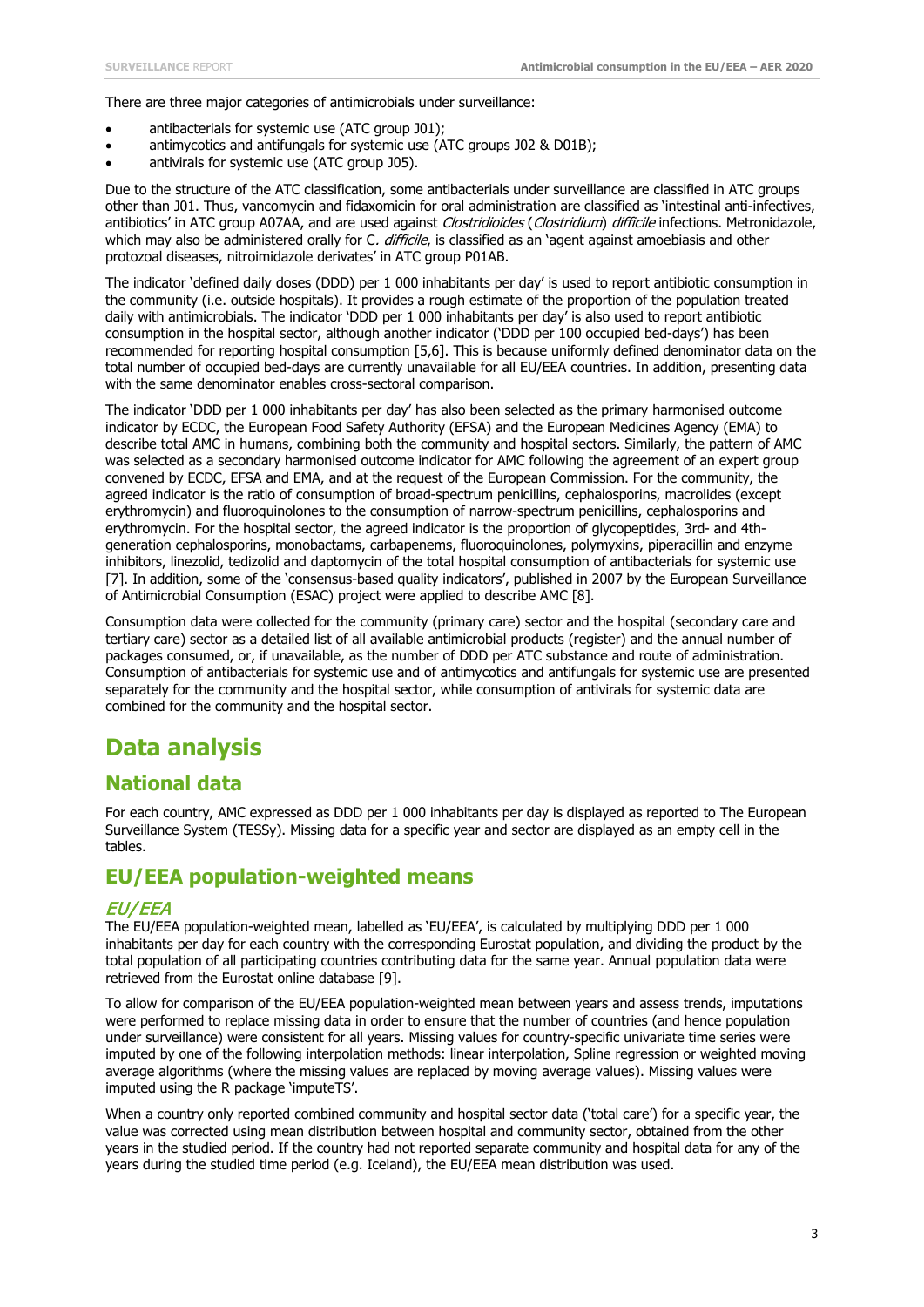For Spain, the community consumption data reported for the years 2011−2015 were adjusted proportionally due to the change in reported data sources from 2016 onwards. Spain changed reporting from reimbursement data to sales data, which resulted in a substantial technical increase in AMC compared with previous years, as the reimbursement data did not include consumption without a prescription and other non-reimbursed courses. As the United Kingdom (UK) left the EU in 2020 and data are no longer reported to ESAC-Net, the EU/EEA mean does not include the UK.

For the hospital sector, where missing data were more frequent, countries were not included in the EU/EEA mean if they reported data for less than five years.

### **Trend analysis**

To assess whether the EU/EEA 10-year trend in consumption of antibacterials for systemic use (ATC J01) or a subgroup was statistically significant, a linear regression model was applied. To describe the trends, the terms 'increase' or 'decrease' were used if the p-value for the regression coefficient was statistically significant (P≤0.05). In the case of antivirals for systemic use, five-year trends were assessed.

Trend analyses were only performed if the country reported eight or more consecutive years of data. Additionally, trend analyses were not performed when there has been a changes in the type of data or change in data process

As the United Kingdom left the EU in 2020 and data are no longer reported to ESAC-Net, EU/EEA trend analyses do not include the United Kingdom and results cannot be directly compared with those published in previous years. EU/EEA means including UK data for the period 2011 to 2019 are still presented for reference, but no trend analyses were performed.

### **Compound annual growth rate**

To illustrate changes in AMC rates over time, we calculated the compound annual growth rate (CAGR) of total antibiotic consumption for each country [10]. The CAGR corresponds to the mean annual change as a proportion (%) of the consumption in the year of commencement.

More details on the methods, collection, validation and reporting of AMC data from EU/EEA countries are available from the **ESAC-Net pages on ECDC's website.** They are also described in the **ESAC-Net surveillance reports** [11]. The most recent data on AMC are available from the public **ESAC-Net interactive database** (data for 1997-2020) on ECDC's website [3].

# **Antimicrobial consumption**

All 27 EU Member States and two EEA countries (Iceland and Norway) reported data on antimicrobial consumption (AMC) for 2020. Twenty-five countries reported both community and hospital consumption, two countries (Germany and Iceland) reported only community consumption, and two countries (Cyprus and Czechia) reported total consumption for both sectors combined.

For both the community and the hospital sector, consumption data were mainly based on sales of antimicrobials in the country, or a combination of sales and reimbursement data.

## **Total consumption (community and hospital sector) of antibacterials for systemic use (ATC group J01)**

### **ECDC/EFSA/EMA primary indicator for total consumption of antibacterials for systemic use (ATC group J01) in humans**

In 2020, the mean total consumption (community and hospital sector combined) of antibacterials for systemic use (ATC group J01) in the EU/EEA was 16.4 DDD per 1 000 inhabitants per day, ranging from 8.5 in the Netherlands to 28.9 in Cyprus. During the period 2011–2020, a statistically significant decrease was observed for the EU/EEA overall. The decrease between 2019 and 2020 was considerably larger than in previous years. Statistically significant decreasing trends were observed for eight countries, and statistically significant increasing trends were observed for two countries (Table 1).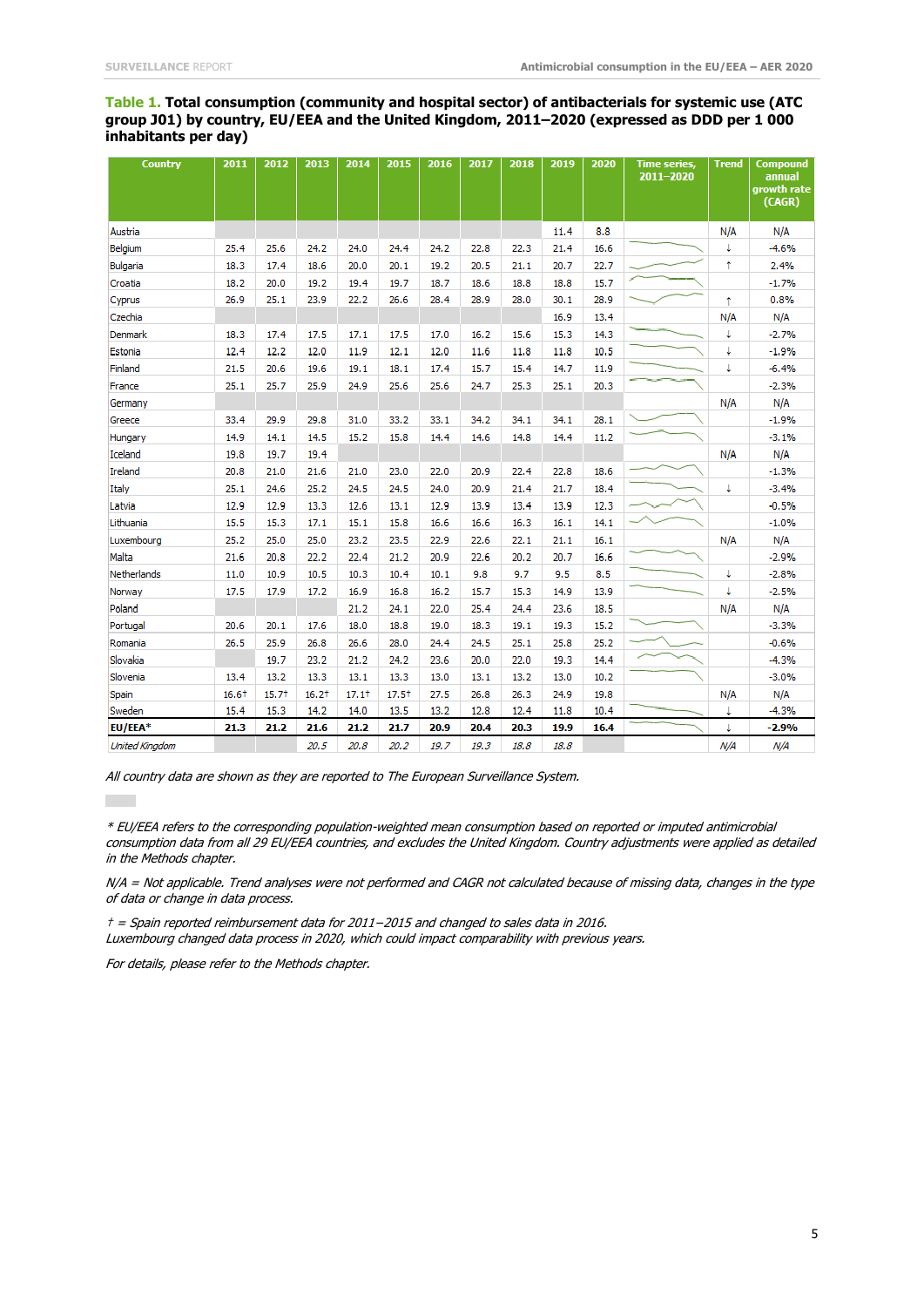## **Community consumption of antibacterials for systemic use (ATC group J01)**

In 2020, the EU/EEA population-weighted mean consumption of antibacterials for systemic use in the community (i.e. outside of hospitals) was 15.0 DDD per 1 000 inhabitants per day, ranging from 7.1 in Austria to 26.4 in Greece (Figure 1).

**Figure 1. Community consumption of antibacterials for systemic use (ATC group J01), by country, EU/EEA countries, 2020 (expressed as DDD per 1 000 inhabitants per day)**



Consumption of major sub-groups of antibacterials for systemic use (ATC group J01) in the community in 2020 is presented in Table 2 and Figure 3. Among the 27 countries reporting community data, penicillins (ATC group J01C) were the most frequently used antibacterials in all but two countries (Bulgaria and Slovakia), where macrolides, lincosamides and streptogramins (ATC group J01F) were the most frequently used. The proportion of other antibacterial groups varied more widely among countries. For example, other beta-lactams (ATC group J01D) ranged from 0.2% in Denmark to 25% in Slovakia; macrolides, lincosamides and streptogramins (ATC group J01F) ranged from 4% in Finland to 28% in Bulgaria, and quinolones (ATC group J01M), from 2% in Ireland and Norway to 16% in Bulgaria.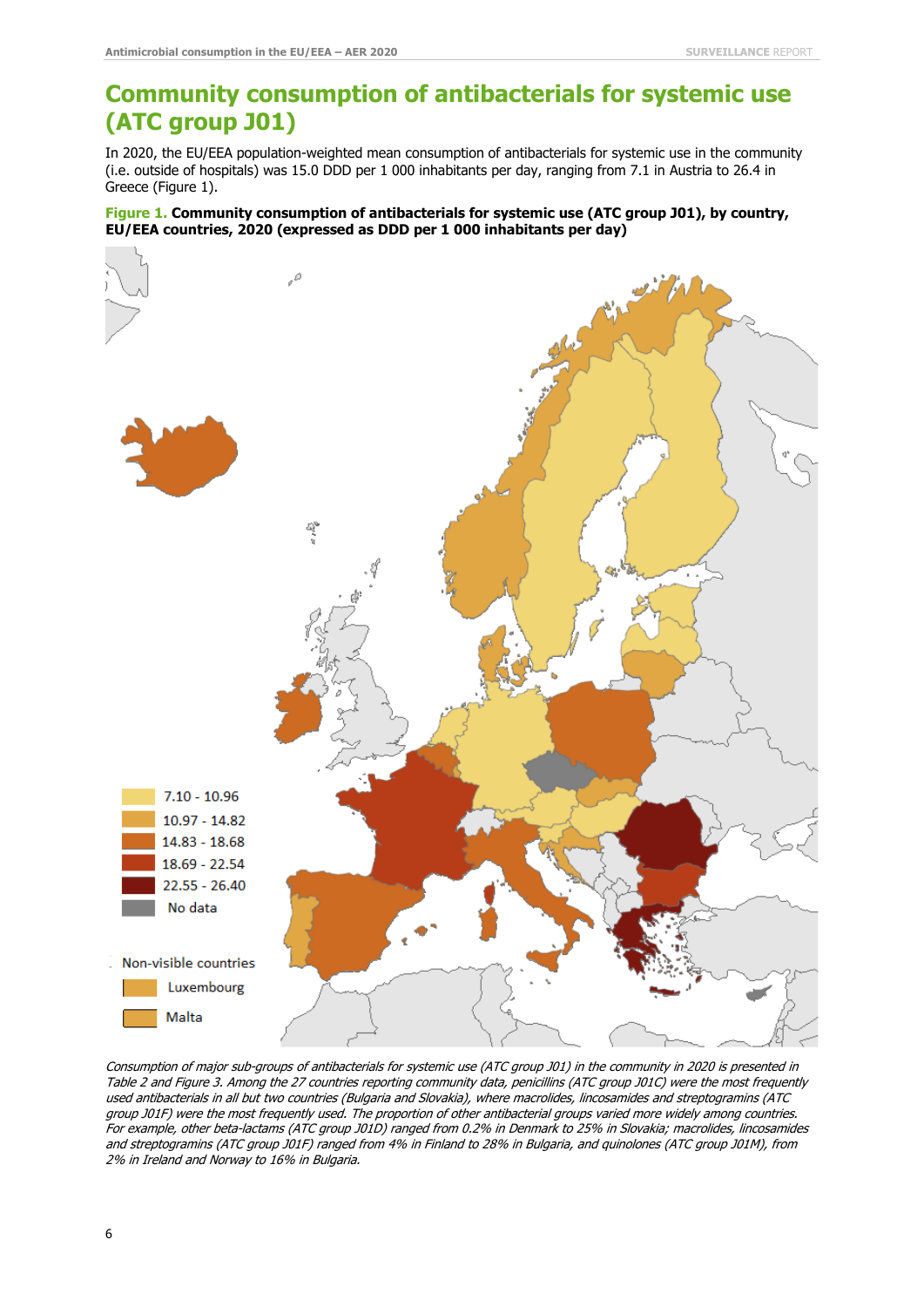#### **Table 2. Community consumption of antibacterials for systemic use (ATC group J01) at ATC group level 3, by country, EU/EEA, 2020 (expressed as DDD per 1 000 inhabitants per day)**

| <b>Country</b> | (JO1A) | Tetra-cyclines Beta-lactams,<br><b>penicillins</b><br>(JO1C) | Other beta-<br><b>lactam</b><br>antibac-<br>terials (J01D) | <b>Sulfonamides</b><br>and<br>trimethoprim<br>(JO1E) | Macrolides,<br>lincosamides<br>and strepto-<br><b>gramins</b><br>(JO1F) | <b>Quinolones</b><br>(JO1M) | <b>Other</b><br>antibac-<br>terials (J01X) | <b>Other groups</b><br>(J01B, J01G,<br>and J01R)* | <b>Total</b><br>(ATC group<br>J(01) |
|----------------|--------|--------------------------------------------------------------|------------------------------------------------------------|------------------------------------------------------|-------------------------------------------------------------------------|-----------------------------|--------------------------------------------|---------------------------------------------------|-------------------------------------|
| Austria        | 0.3    | 3.3                                                          | 1.0                                                        | 0.2                                                  | 1.4                                                                     | 0.6                         | 0.3                                        | 0.0                                               | 7.1                                 |
| Belgium        | 1.6    | 7.0                                                          | 0.8                                                        | 0.2                                                  | 2.6                                                                     | 0.5                         | 2.5                                        | 0.0                                               | 15.3                                |
| Bulgaria       | 2.2    | 4.7                                                          | 4.0                                                        | 0.6                                                  | 5.7                                                                     | 3.3                         | 0.0                                        | 0.2                                               | 20.7                                |
| Croatia        | 0.8    | 6.2                                                          | 2.1                                                        | 0.4                                                  | 2.4                                                                     | 1.2                         | 0.9                                        | 0.0                                               | 14.0                                |
| Denmark        | 1.7    | 8.1                                                          | 0.0                                                        | 0.5                                                  | 1.2                                                                     | 0.3                         | 0.6                                        | 0.0                                               | 12.5                                |
| Estonia        | 1.4    | 3.2                                                          | 1.0                                                        | 0.3                                                  | 1.8                                                                     | 0.7                         | 0.4                                        | 0.0                                               | 8.8                                 |
| Finland        | 2.4    | 3.1                                                          | 1.5                                                        | 1.0                                                  | 0.4                                                                     | 0.4                         | 1.2                                        | 0.0                                               | 10.0                                |
| France         | 2.9    | 10.1                                                         | 0.9                                                        | 0.5                                                  | 2.3                                                                     | 1.1                         | 0.4                                        | 0.6                                               | 18.7                                |
| Germany        | 1.4    | 3.1                                                          | 1.7                                                        | 0.4                                                  | 1.3                                                                     | 0.5                         | 0.5                                        | 0.0                                               | 8.9                                 |
| Greece         | 3.0    | 8.7                                                          | 5.8                                                        | 0.4                                                  | 5.1                                                                     | 2.6                         | 0.8                                        | 0.1                                               | 26.4                                |
| Hungary        | 1.2    | 3.2                                                          | 1.4                                                        | 0.4                                                  | 2.2                                                                     | 1.4                         | 0.3                                        | 0.0                                               | 10.0                                |
| Iceland        | 4.7    | 7.0                                                          | 0.5                                                        | 0.5                                                  | 1.1                                                                     | 0.5                         | 1.0                                        | 0.0                                               | 15.3                                |
| Ireland        | 3.0    | 7.4                                                          | 1.0                                                        | 1.0                                                  | 2.9                                                                     | 0.4                         | 1.4                                        | 0.0                                               | 17.1                                |
| Italy          | 0.6    | 7.4                                                          | 1.7                                                        | 0.8                                                  | 3.6                                                                     | 1.7                         | 0.7                                        | 0.1                                               | 16.5                                |
| Latvia         | 2.2    | 3.6                                                          | 0.4                                                        | 0.8                                                  | 1.7                                                                     | 0.8                         | 0.8                                        | 0.0                                               | 10.2                                |
| Lithuania      | 1.5    | 4.9                                                          | 1.2                                                        | 0.5                                                  | 1.7                                                                     | 0.7                         | 1.4                                        | 0.0                                               | 11.9                                |
| Luxembourg     | 1.6    | 6.0                                                          | 1.8                                                        | 0.3                                                  | 2.5                                                                     | 1.3                         | 1.4                                        | 0.0                                               | 14.8                                |
| Malta          | 2.1    | 5.2                                                          | 2.0                                                        | 0.3                                                  | 2.4                                                                     | 1.4                         | 0.8                                        | 0.2                                               | 14.4                                |
| Netherlands    | 1.5    | 2.4                                                          | 0.0                                                        | 0.5                                                  | 1.4                                                                     | 0.6                         | 1.3                                        | 0.0                                               | 7.8                                 |
| Norway         | 2.5    | 4.8                                                          | 0.1                                                        | 0.7                                                  | 0.7                                                                     | 0.2                         | 3.8                                        | 0.0                                               | 12.8                                |
| Poland         | 1.8    | 4.4                                                          | 2.3                                                        | 0.4                                                  | 2.8                                                                     | 1.1                         | 4.3                                        | 0.0                                               | 17.1                                |
| Portugal       | 0.8    | 6.7                                                          | 1.4                                                        | 0.4                                                  | 2.0                                                                     | 1.2                         | 1.3                                        | 0.0                                               | 13.7                                |
| Romania        | 1.0    | 10.5                                                         | 3.9                                                        | 0.7                                                  | 4.5                                                                     | 3.0                         | 0.1                                        | 0.1                                               | 23.7                                |
| Slovakia       | 1.7    | 3.3                                                          | 3.3                                                        | 0.4                                                  | 3.3                                                                     | 1.1                         | 0.1                                        | 0.0                                               | 13.2                                |
| Slovenia       | 0.5    | 4.7                                                          | 0.4                                                        | 0.5                                                  | 1.3                                                                     | 0.8                         | 0.5                                        | 0.0                                               | 8.8                                 |
| Spain          | 1.5    | 9.9                                                          | 1.9                                                        | 0.4                                                  | 2.1                                                                     | 1.8                         | 0.5                                        | 0.2                                               | 18.2                                |
| Sweden         | 1.9    | 4.5                                                          | 0.1                                                        | 0.3                                                  | 0.5                                                                     | 0.5                         | 1.2                                        | 0.0                                               | 8.9                                 |
| <b>EU/EEA</b>  | 1.6    | 6.5                                                          | 1.7                                                        | 0.5                                                  | 2.4                                                                     | 1.2                         | 1.0                                        | 0.1                                               | 15.0                                |

\*J01B: Amphenicols; J01G: Aminoglycoside antibacterials; J01R: Combinations of antibacterials.

EU/EEA refers to the corresponding population-weighted mean consumption based on reported data for the community sector in 2020 (27 countries).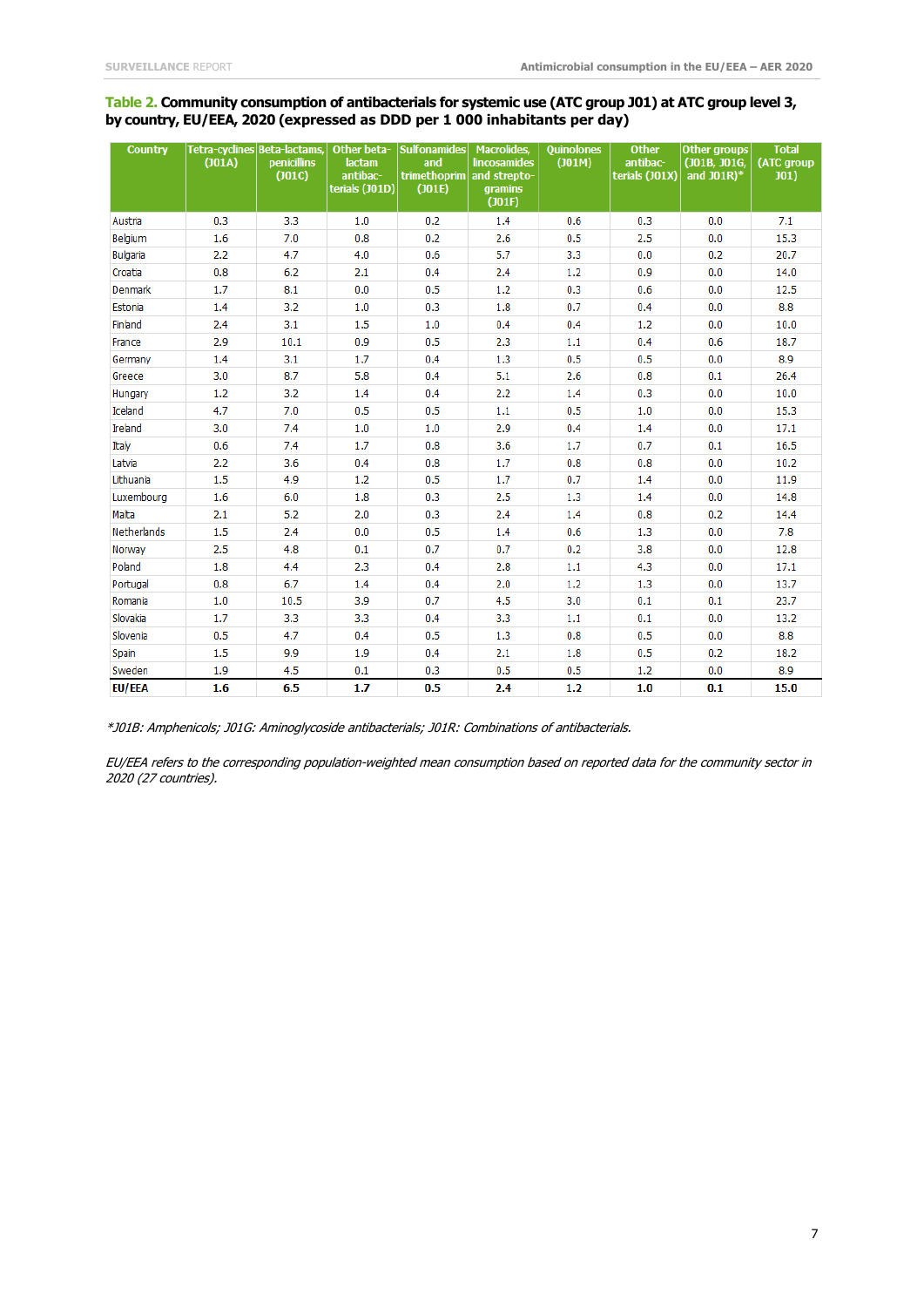#### **Figure 2. Community consumption of antibacterials for systemic use (ATC group J01) at ATC group level 3, by country, EU/EEA, 2020 (expressed as DDD per 1 000 inhabitants per day)**



EU/EEA refers to the corresponding population-weighted mean consumption based on the reported community data for 2020 (27 countries).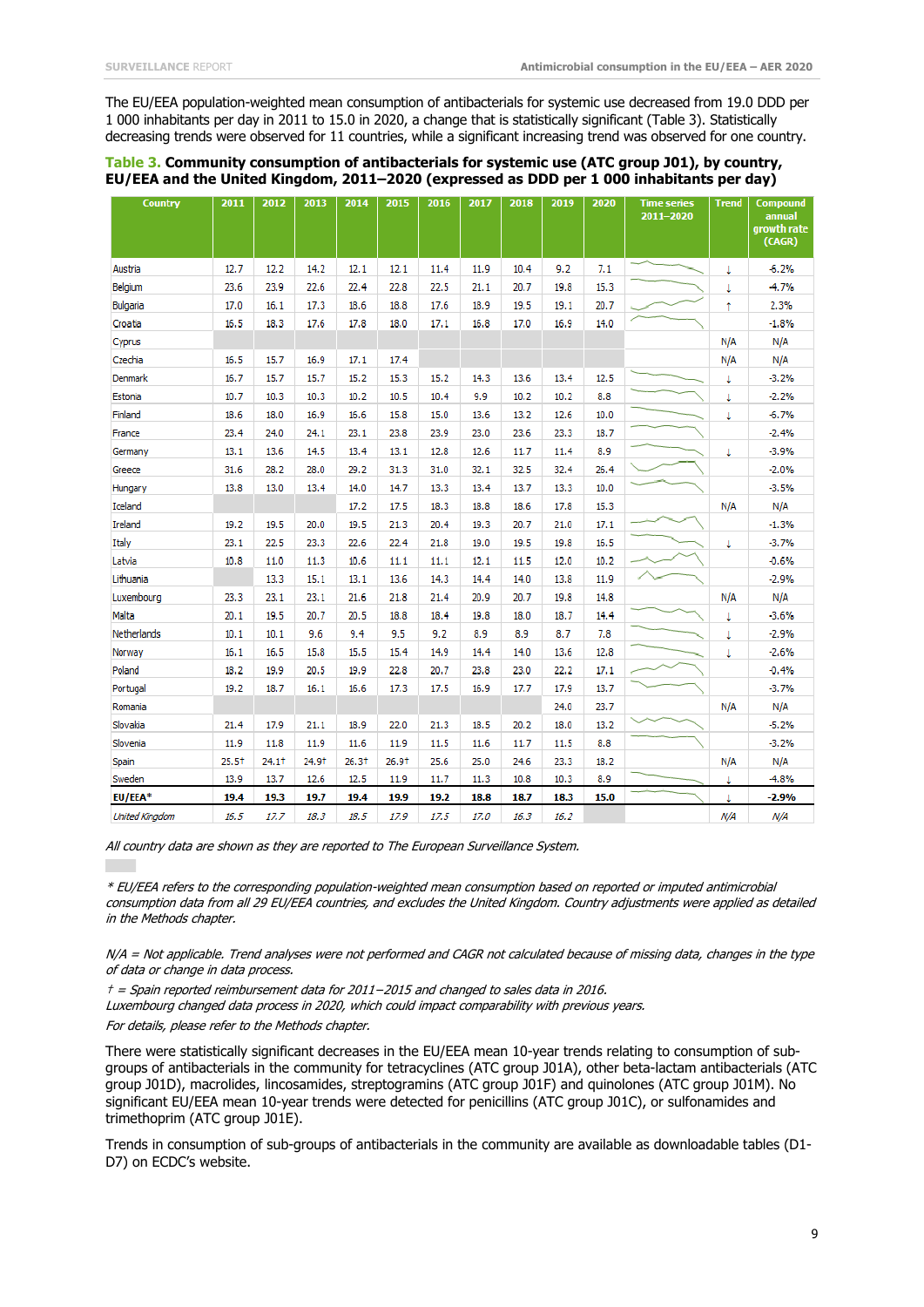### **ECDC/EFSA/EMA secondary indicator for consumption of antibacterials for systemic use (ATC group J01) in the community**

The ratio of consumption of broad-spectrum penicillins, cephalosporins, macrolides (except erythromycin) and fluoroquinolones (J01(CR+DC+DD+(FA**–**FA01)+MA)) to the consumption of narrow-spectrum penicillins, cephalosporins and erythromycin (J01(CA+CE+CF+DB+FA01)) is presented in Table 4. In 2020, the average ratio was 3.5 (country range:  $0.1-19.1$ ). During the period 2011–2020, a statistically significant increasing trend was observed for the EU/EEA overall and for nine individual countries. Statistically significant decreasing trends were observed for eight countries.

#### **Table 4**. **Ratio of consumption of broad-spectrum penicillins, cephalosporins, macrolides (except erythromycin) and fluoroquinolones to consumption of narrow-spectrum penicillins, cephalosporins and erythromycin in the community, by country, EU/EEA and the United Kingdom**, **2011–2020 (expressed as DDD per 1 000 inhabitants per day)**

| Country               | 2011 | 2012 | 2013 | 2014 | 2015 | 2016 | 2017 | 2018 | 2019 | 2020 | <b>Time series</b><br>2011-2020 | <b>Trend</b> | <b>Compound</b><br>annual<br>growth rate<br>(CAGR) |
|-----------------------|------|------|------|------|------|------|------|------|------|------|---------------------------------|--------------|----------------------------------------------------|
| Austria               | 4.1  | 4.4  | 4.4  | 4.4  | 4.4  | 4.2  | 4.2  | 3.9  | 3.7  | 3.5  |                                 | Ť.           | $-2.0%$                                            |
| Belgium               | 2.4  | 2.4  | 2.0  | 2.2  | 2.2  | 2.2  | 2.2  | 2.1  | 1.9  | 2.1  |                                 | ī.           | $-1.6%$                                            |
| Bulgaria              | 1.9  | 2.1  | 2.3  | 3.0  | 3.5  | 4.2  | 4.0  | 4.2  | 4.5  | 4.9  |                                 | Ť            | 11.0%                                              |
| Croatia               | 2.7  | 3.5  | 3.1  | 3.2  | 3,4  | 3.3  | 3.8  | 4.3  | 4.5  | 5.7  |                                 | Ť            | 8.7%                                               |
| Cyprus                |      |      |      |      |      |      |      |      |      |      |                                 | N/A          | N/A                                                |
| Czechia               | 2.4  | 2.9  | 2.6  | 2.9  | 3.0  |      |      |      |      |      |                                 | N/A          | N/A                                                |
| Denmark               | 0.3  | 0.3  | 0.3  | 0.3  | 0.3  | 0.3  | 0.3  | 0.3  | 0.3  | 0.3  |                                 | ı            | $-2.4%$                                            |
| Estonia               | 2.1  | 2.2  | 2.5  | 2.5  | 2.7  | 2.8  | 2.9  | 3.0  | 3.0  | 3.3  |                                 | Ť            | 5.2%                                               |
| Finland               | 0.5  | 0.5  | 0.4  | 0.4  | 0.4  | 0.4  | 0.4  | 0.3  | 0.3  | 0.3  |                                 | ı            | $-7.1%$                                            |
| France                | 1.7  | 1.7  | 1.5  | 1.4  | 1.3  | 1.2  | 1.1  | 1.0  | 0.9  | 1.1  |                                 | ţ.           | $-5.0%$                                            |
| Germany               | 2.1  | 1.9  | 1.9  | 1.9  | 2.0  | 1.9  | 1.8  | 1.7  | 1.5  | 1.6  |                                 | Į.           | $-3.1%$                                            |
| Greece                | 5.3  | 4.5  | 4.4  | 7.0  | 4.8  | 3.8  | 4.9  | 4.9  | 5.1  | 4.4  |                                 |              | $-2.0%$                                            |
| Hungary               | 5.9  | 6.0  | 6.6  | 9.6  | 11.3 | 10.9 | 11.6 | 12.7 | 13.6 | 15.2 |                                 | Ť.           | 11.2%                                              |
| Iceland               |      |      |      | 0.8  | 0.9  | 0.8  | 0.7  | 0.6  | 0.5  | 0.5  |                                 | N/A          | N/A                                                |
| Ireland               | 1.9  | 1.9  | 1.7  | 1.4  | 1.4  | 1.6  | 1.4  | 1.3  | 1.2  | 1.0  |                                 | ı            | $-6.6%$                                            |
| Italy                 | 5.4  | 5.6  | 6.1  | 6.6  | 6.9  | 6.9  | 7.1  | 7.5  | 7.5  | 8.1  |                                 | ٠            | 4.5%                                               |
| Latvia                | 1.0  | 1.1  | 1.2  | 1.3  | 1.3  | 1.4  | 1.5  | 1.7  | 1.9  | 2.1  |                                 | ٠            | 9.2%                                               |
| Lithuania             |      | 0.9  | 0.9  | 0.9  | 0.9  | 1.0  | 1.1  | 1.1  | 1.1  | 1.2  |                                 | ٠            | 4.4%                                               |
| Luxembourg            | 4.3  | 4.5  | 4.4  | 4.4  | 3.9  | 3.6  | 3.7  | 3.5  | 3.2  | 3.2  |                                 | E.VA         | N/A                                                |
| Malta                 | 19.2 | 22.1 | 23.4 | 31.4 | 32.7 | 19.2 | 23.2 | 24.0 | 20.1 | 19.1 |                                 |              | 0.0%                                               |
| Netherlands           | 1.6  | 1.6  | 1.4  | 1.4  | 1.4  | 1.4  | 1.4  | 1.5  | 1.4  | 1.6  |                                 |              | 0.2%                                               |
| Norway                | 0.2  | 0.2  | 0.2  | 0.2  | 0.1  | 0.1  | 0.1  | 0.1  | 0.1  | 0.1  |                                 | Ī            | $-5.3%$                                            |
| Poland                | 3.2  | 2.3  | 2.4  | 2.5  | 2.6  | 2.6  | 2.9  | 3.2  | 3.0  | 3.3  |                                 |              | 0.4%                                               |
| Portugal              | 5.2  | 5.0  | 5.3  | 5.2  | 5.2  | 5.1  | 4.1  | 4.1  | 5.0  | 5.8  |                                 |              | 1.2%                                               |
| Romania               |      |      |      |      |      |      |      |      | 4.1  | 4.7  |                                 | N/A          | N/A                                                |
| Slovakia              | 5.1  | 4.9  | 5.3  | 5.6  | 6.6  | 6.5  | 6.6  | 8.0  | 8.3  | 9.3  |                                 | Ť            | 6.9%                                               |
| Slovenia              | 1.4  | 1.3  | 1.4  | 1.5  | 1.5  | 1.4  | 1.4  | 1.4  | 1.5  | 2.1  |                                 | ٠            | 4.8%                                               |
| Spain                 | 3,2  | 3.1  | 3.1  | 3.0  | 3.1  | 2.4  | 2.4  | 2.4  | 2.3  | 2.5  |                                 | N/A          | N/A                                                |
| Sweden                | 0.2  | 0.2  | 0.2  | 0.2  | 0.2  | 0.2  | 0.2  | 0.2  | 0.2  | 0.2  |                                 |              | 2.8%                                               |
| EU/EEA*               | 2.8  | 2.7  | 2.8  | 3.0  | 3.1  | 3.0  | 3.1  | 3.2  | 3.2  | 3.5  |                                 | ٠            | 2.4%                                               |
| <b>United Kingdom</b> | 0.4  | 0.4  | 0.5  | 0.5  | 0.5  | 0.5  | 0.5  | 0.5  | 0.5  |      |                                 | N/A          | N/A                                                |

All country data are shown as they are reported to The European Surveillance System.

**COMMUNITY sector data not reported.** 

\* EU/EEA refers to the corresponding population-weighted mean consumption based on reported or imputed antimicrobial consumption data from all 29 EU/EEA countries, and excludes the United Kingdom. Country adjustments were applied as detailed in the Methods chapter.

N/A = Not applicable. Trend analyses were not performed and CAGR not calculated because of missing data, changes in the type of data or change in data process.

 $t =$  Spain reported reimbursement data for 2011-2015 and changed to sales data in 2016.

Luxembourg changed data process in 2020, which could impact comparability with previous years.

For details, please refer to the Methods chapter.

The relative consumption of beta-lactamase-sensitive penicillins, combinations of penicillins including betalactamase inhibitors, third- and fourth-generation cephalosporins and fluoroquinolones, and the ratio of broad- to narrow-spectrum antibacterials (i.e. the 'consensus-based quality indicators') are presented in Table D8 and Figures D1, D2 and D4.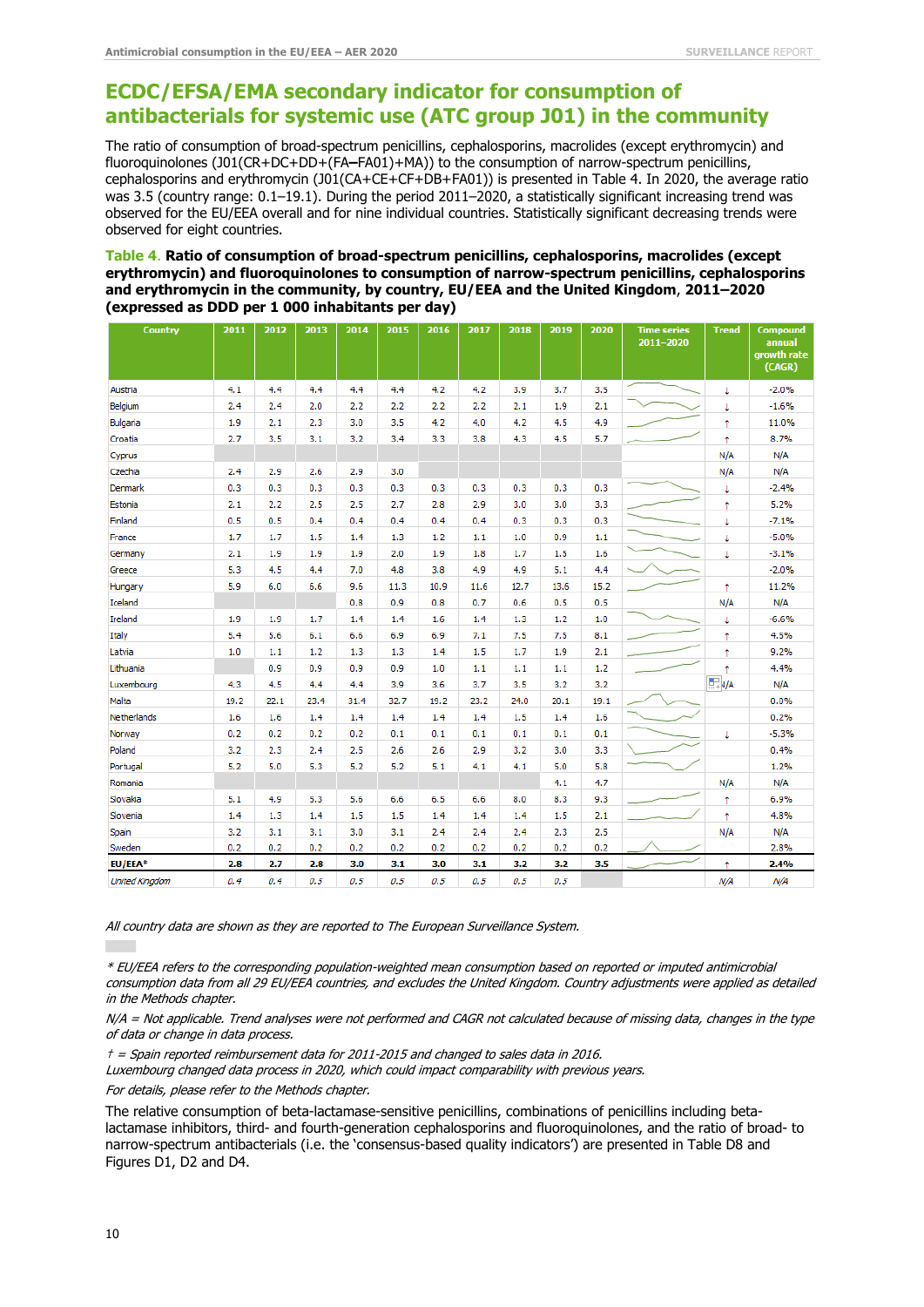# **Hospital sector consumption of antibacterials for systemic use (ATC group J01)**

In 2020, the EU/EEA population-weighted mean consumption of antibacterials for systemic use in the hospital sector was 1.6 DDD per 1 000 inhabitants per day, ranging from 0.8 in the Netherlands to 2.2 in Lithuania (Figure 3).

**Figure 3. Hospital sector consumption of antibacterials for systemic use (ATC group J01), EU/EEA countries, 2020 (expressed as DDD per 1 000 inhabitants per day)**



Finland: data include consumption in remote primary healthcare centres and nursing homes.

Consumption of major sub-groups of antibacterials for systemic use (ATC group J01) in the hospital sector in 2020 is presented in Table 5 and Figures 5 and 6. Substantial variations were reported across countries: the percentage of penicillins (ATC group J01C) consumed out of total consumption of antibacterials for systemic use ranged from 7% (Bulgaria) to 56% (Denmark and Sweden). For cephalosporins and other beta-lactams (ATC group J01D, including carbapenems), this proportion ranged from 11% (Malta and Sweden) to 51% (Bulgaria). For macrolides, lincosamides and streptogramins (ATC group J01F), it ranged from 4% (Lithuania) to 16% (Hungary and Italy), and for quinolones (ATC group J01M) from 3% (Norway) to 17% (Bulgaria).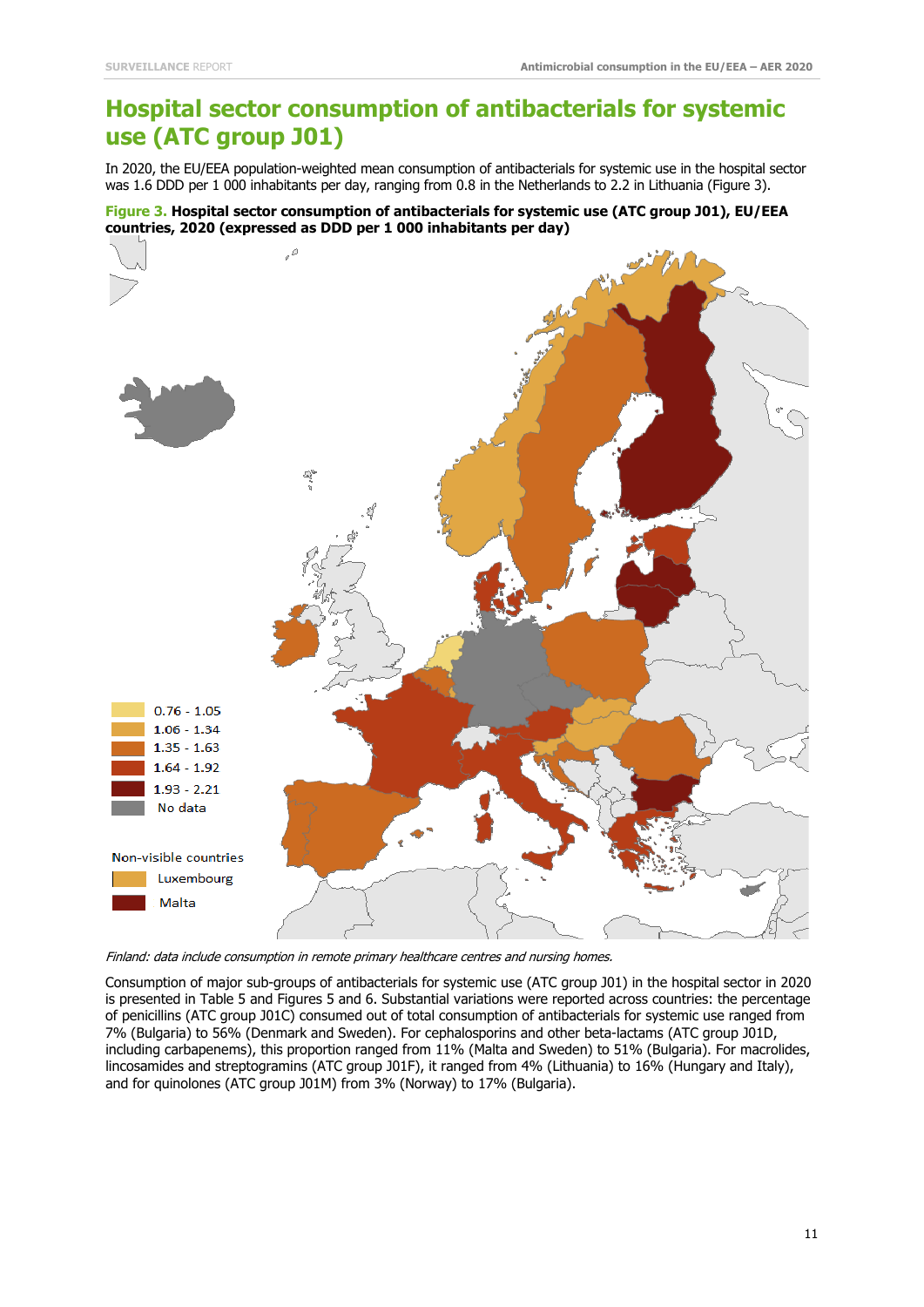#### **Table 5. Hospital sector consumption of antibacterials for systemic use (ATC group J01), by country and ATC group, EU/EEA and the United Kingdom, 2020 (expressed as DDD per 1 000 inhabitants per day)**

| <b>Country</b>  | (JO1A) | Tetracyclines   Beta-lactams,  <br><b>penicillins</b><br>(JO1C) | Other beta-<br>lactam<br>antibac-<br>terials (J01D) | <b>Sulfonamides</b><br>and<br>trimethoprim<br>(JO1E) | Macrolides,<br>lincosamides<br>and strepto-<br>gramins | <b>Quinolones</b><br>(JO1M) | <b>Other</b><br>antibac-<br>terials (J01X) | Other groups<br>(J01B, J01G,<br>and $JO1R$ <sup>*</sup> | <b>Total</b><br>(ATC group<br>J(01) |
|-----------------|--------|-----------------------------------------------------------------|-----------------------------------------------------|------------------------------------------------------|--------------------------------------------------------|-----------------------------|--------------------------------------------|---------------------------------------------------------|-------------------------------------|
|                 |        |                                                                 |                                                     |                                                      | (JO1F)                                                 |                             |                                            |                                                         |                                     |
| Austria         | 0.06   | 0.64                                                            | 0.49                                                | 0.04                                                 | 0.13                                                   | 0.13                        | 0.16                                       | 0.01                                                    | 1.67                                |
| Belgium         | 0.02   | 0.64                                                            | 0.33                                                | 0.04                                                 | 0.11                                                   | 0.13                        | 0.11                                       | 0.02                                                    | 1.40                                |
| <b>Bulgaria</b> | 0.04   | 0.13                                                            | 1.00                                                | 0.01                                                 | 0.23                                                   | 0.33                        | 0.12                                       | 0.12                                                    | 1.98                                |
| Croatia         | 0.03   | 0.39                                                            | 0.50                                                | 0.03                                                 | 0.19                                                   | 0.20                        | 0.20                                       | 0.07                                                    | 1.61                                |
| Denmark         | 0.05   | 0.98                                                            | 0.21                                                | 0.13                                                 | 0.12                                                   | 0.11                        | 0.12                                       | 0.04                                                    | 1.75                                |
| Estonia         | 0.04   | 0.58                                                            | 0.52                                                | 0.05                                                 | 0.17                                                   | 0.16                        | 0.11                                       | 0.02                                                    | 1.65                                |
| Finland $(a)$   | 0.12   | 0.54                                                            | 0.78                                                | 0.08                                                 | 0.12                                                   | 0.16                        | 0.13                                       | 0.01                                                    | 1.94                                |
| France          | 0.05   | 0.71                                                            | 0.32                                                | 0.05                                                 | 0.16                                                   | 0.16                        | 0.15                                       | 0.04                                                    | 1.64                                |
| Greece          | 0.06   | 0.30                                                            | 0.54                                                | 0.02                                                 | 0.20                                                   | 0.19                        | 0.36                                       | 0.07                                                    | 1.74                                |
| Hungary         | 0.06   | 0.23                                                            | 0.43                                                | 0.03                                                 | 0.19                                                   | 0.14                        | 0.11                                       | 0.03                                                    | 1.21                                |
| Ireland         | 0.05   | 0.68                                                            | 0.19                                                | 0.07                                                 | 0.18                                                   | 0.06                        | 0.17                                       | 0.06                                                    | 1.47                                |
| Italy           | 0.04   | 0.46                                                            | 0.45                                                | 0.22                                                 | 0.31                                                   | 0.21                        | 0.18                                       | 0.04                                                    | 1.92                                |
| Latvia          | 0.20   | 0.45                                                            | 0.68                                                | 0.08                                                 | 0.18                                                   | 0.20                        | 0.20                                       | 0.05                                                    | 2.05                                |
| Lithuania       | 0.05   | 0.61                                                            | 0.81                                                | 0.08                                                 | 0.10                                                   | 0.19                        | 0.34                                       | 0.03                                                    | 2.21                                |
| Luxembourg      | 0.02   | 0.44                                                            | 0.40                                                | 0.03                                                 | 0.13                                                   | 0.12                        | 0.11                                       | 0.02                                                    | 1.27                                |
| Malta           | 0.15   | 0.86                                                            | 0.25                                                | 0.05                                                 | 0.24                                                   | 0.28                        | 0.29                                       | 0.05                                                    | 2.17                                |
| Netherlands     | 0.02   | 0.27                                                            | 0.23                                                | 0.03                                                 | 0.05                                                   | 0.07                        | 0.07                                       | 0.03                                                    | 0.76                                |
| Norway          | 0.07   | 0.55                                                            | 0.23                                                | 0.07                                                 | 0.05                                                   | 0.03                        | 0.09                                       | 0.07                                                    | 1.16                                |
| Poland          | 0.05   | 0.23                                                            | 0.53                                                | 0.06                                                 | 0.11                                                   | 0.15                        | 0.20                                       | 0.04                                                    | 1.36                                |
| Portugal        | 0.02   | 0.51                                                            | 0.42                                                | 0.07                                                 | 0.17                                                   | 0.09                        | 0.12                                       | 0.06                                                    | 1.45                                |
| Romania         | 0.04   | 0.19                                                            | 0.64                                                | 0.02                                                 | 0.17                                                   | 0.17                        | 0.13                                       | 0.07                                                    | 1.43                                |
| Slovakia        | 0.04   | 0.28                                                            | 0.39                                                | 0.02                                                 | 0.16                                                   | 0.18                        | 0.12                                       | 0.06                                                    | 1.27                                |
| Slovenia        | 0.01   | 0.58                                                            | 0.29                                                | 0.05                                                 | 0.10                                                   | 0.13                        | 0.11                                       | 0.05                                                    | 1.32                                |
| Spain           | 0.02   | 0.48                                                            | 0.41                                                | 0.02                                                 | 0.17                                                   | 0.19                        | 0.20                                       | 0.07                                                    | 1.56                                |
| Sweden          | 0.13   | 0.80                                                            | 0.16                                                | 0.04                                                 | 0.06                                                   | 0.13                        | 0.09                                       | 0.01                                                    | 1.44                                |
| <b>EU/EEA</b>   | 0.05   | 0.48                                                            | 0.43                                                | 0.07                                                 | 0.17                                                   | 0.16                        | 0.16                                       | 0.05                                                    | 1.57                                |

(a) Finland: data include consumption in remote primary healthcare centres and nursing homes.

\*J01B: Amphenicols; J01G: Aminoglycoside antibacterials; J01R: Combinations of antibacterials

EU/EEA refers to the corresponding population-weighted mean consumption based on countries that provided hospital sector data for 2020 (25 countries).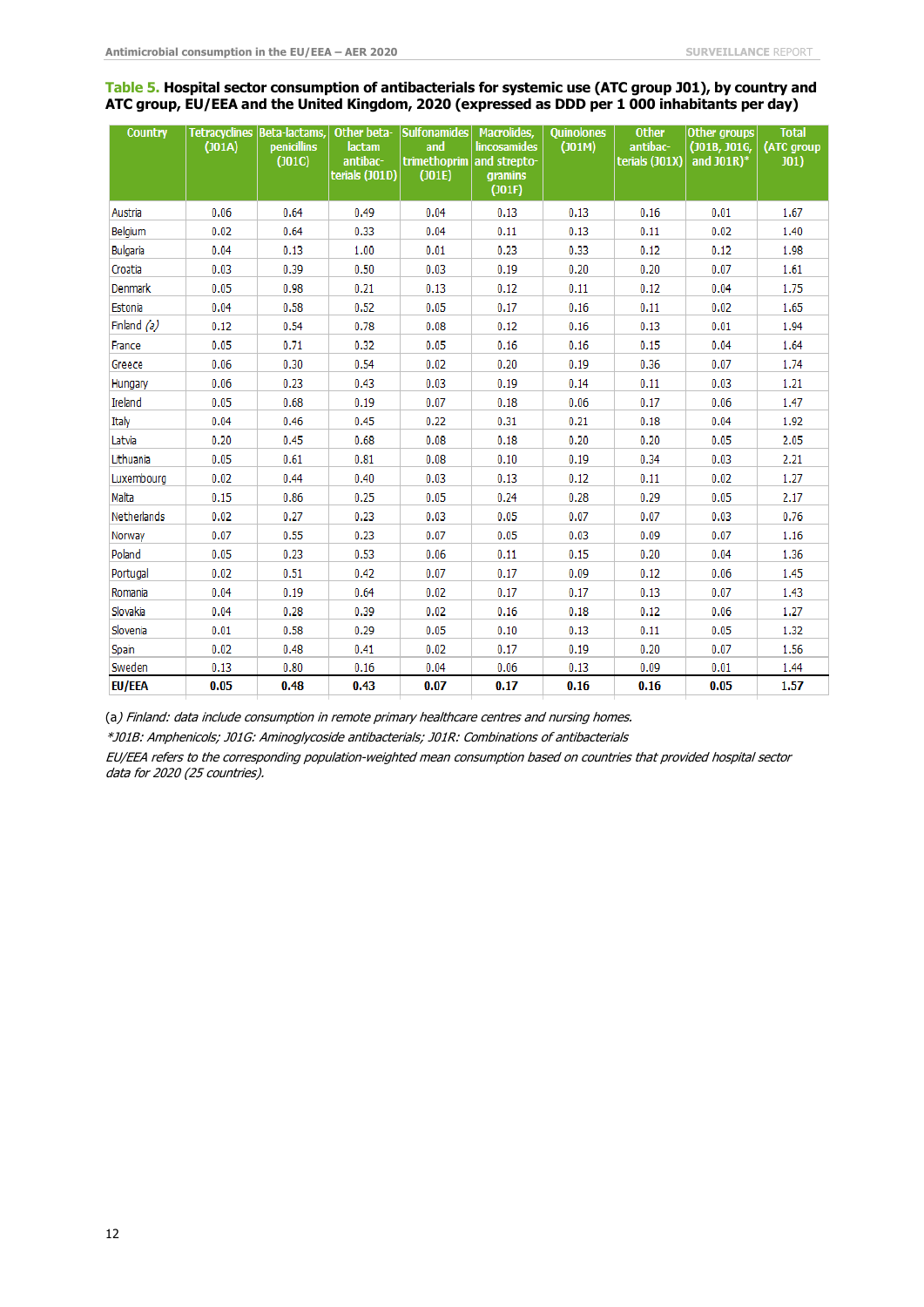

#### **Figure 4. Hospital sector consumption of antibacterials for systemic use (ATC group J01), by country and ATC group, EU/EEA, 2020 (expressed as DDD per 1 000 inhabitants per day)**

DDD per 1000 inhabitants per day

(a) Finland: data include consumption in remote primary healthcare centres and nursing homes. EU/EEA refers to the corresponding population-weighted mean consumption based on countries that provided hospital sector data for 2020 (25 countries).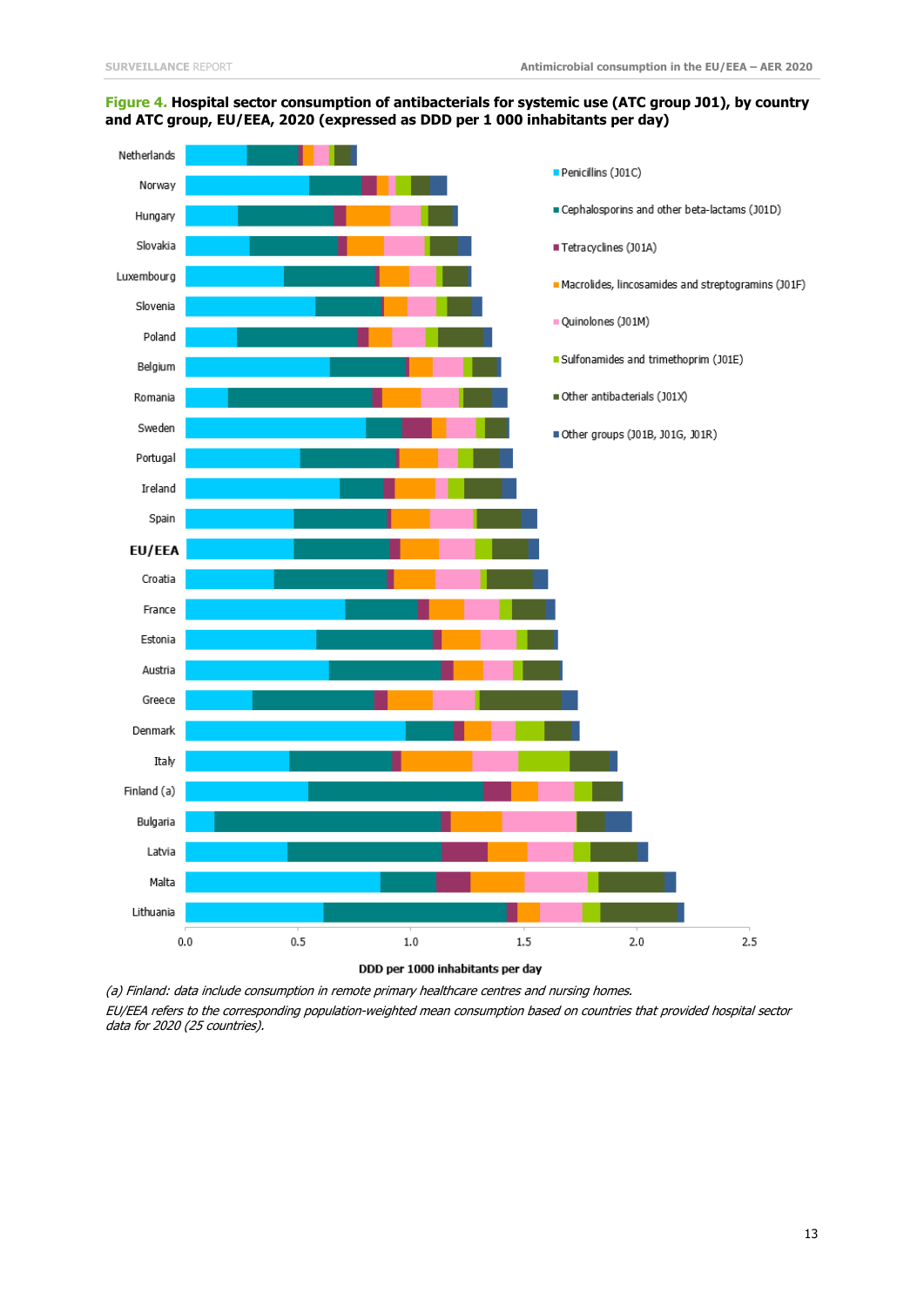The EU/EEA population-weighted mean consumption of antibacterials for systemic use in the hospital sector decreased from 1.69 DDD per 1 000 inhabitants per day in 2011 to 1.57 in 2020, however this trend was not statistically significant. In the individual countries, statistically decreasing trends were observed for five countries, and a significant increasing trend was observed for two countries (Table 6).

#### **Table 6. Hospital sector consumption of antibacterials for systemic use (ATC group J01), by country, EU/EEA and the United Kingdom, 2011–2020 (expressed as DDD per 1 000 inhabitants per day)**

| Country               | 2011 | 2012 | 2013 | 2014 | 2015 | 2016 | 2017 | 2018 | 2019 | 2020 | <b>Time series</b><br>2011-2020 | <b>Trend</b> | <b>Compound</b><br>annual<br>growth rate<br>(CAGR) |
|-----------------------|------|------|------|------|------|------|------|------|------|------|---------------------------------|--------------|----------------------------------------------------|
| Austria               |      |      |      |      |      |      |      |      | 2.22 | 1.67 |                                 | N/A          | N/A                                                |
| Belgium               | 1.76 | 1.70 | 1.64 | 1.62 | 1.64 | 1.64 | 1.62 | 1.62 | 1.60 | 1.40 |                                 | J            | $-2.5%$                                            |
| <b>Bulgaria</b>       | 1.37 | 1.33 | 1.34 | 1.35 | 1.32 | 1.58 | 1.52 | 1.62 | 1.63 | 1.98 |                                 | Ť            | 4.2%                                               |
| Croatia               | 1.69 | 1.75 | 1.58 | 1.65 | 1.70 | 1.65 | 1.74 | 1.80 | 1.85 | 1.61 |                                 |              | $-0.6%$                                            |
| Cyprus                |      |      |      |      |      |      |      |      |      |      |                                 | N/A          | N/A                                                |
| Czechia               |      |      |      |      |      |      |      |      |      |      |                                 | N/A          | N/A                                                |
| <b>Denmark</b>        | 1.61 | 1.65 | 1.88 | 1.97 | 2.19 | 1.84 | 1.91 | 1.94 | 1.86 | 1.75 |                                 |              | 0.9%                                               |
| Estonia               | 1.64 | 1.88 | 1.69 | 1.71 | 1.62 | 1.58 | 1.65 | 1.55 | 1.54 | 1.65 |                                 |              | 0.1%                                               |
| Finland $(a)$         | 2.96 | 2.65 | 2.63 | 2.51 | 2.36 | 2.38 | 2.11 | 2.28 | 2.10 | 1.94 |                                 | τ            | $-4.6%$                                            |
| France                | 1.74 | 1.73 | 1.76 | 1.79 | 1.77 | 1.76 | 1.73 | 1.77 | 1.74 | 1.64 |                                 |              | $-0.7%$                                            |
| Germany               |      |      |      |      |      |      |      |      |      |      |                                 | N/A          | N/A                                                |
| Greece                | 1.78 | 1.66 | 1.79 | 1.87 | 1.91 | 2.15 | 2.07 | 1.66 | 1.68 | 1.74 |                                 |              | $-0.2%$                                            |
| Hungary               | 1.08 | 1.11 | 1.08 | 1.13 | 1.11 | 1.07 | 1.13 | 1.12 | 1.16 | 1.21 |                                 | $\uparrow$   | 1.2%                                               |
| <b>Iceland</b>        |      |      |      |      |      |      |      |      |      |      |                                 | N/A          | N/A                                                |
| <b>Ireland</b>        | 1.61 | 1.58 | 1.59 | 1.48 | 1.71 | 1.66 | 1.60 | 1.78 | 1.77 | 1.47 |                                 |              | $-1.0%$                                            |
| Italy                 | 2.00 | 2.13 | 1.87 | 1.86 | 2.09 | 2.21 | 1.89 | 1.91 | 1.89 | 1.92 |                                 |              | $-0.5%$                                            |
| Latvia                | 2.08 | 1.98 | 1.96 | 1.94 | 1.94 | 1.83 | 1.89 | 1.89 | 1.88 | 2.05 |                                 |              | $-0.2%$                                            |
| Lithuania             |      | 2.06 | 1.98 | 1.96 | 2.15 | 2.29 | 2.29 | 2.25 | 2.25 | 2.21 |                                 |              | 0.9%                                               |
| Luxembourg            | 1.84 | 1.83 | 1.82 | 1.64 | 1.61 | 1.57 | 1.62 | 1.40 | 1.38 | 1.27 |                                 | N/A          | N/A                                                |
| Malta                 | 1.53 | 1.31 | 1.56 | 1.95 | 2.49 | 2.52 | 2.78 | 2.24 | 1.99 | 2.17 |                                 |              | 4.0%                                               |
| Netherlands           | 0.85 | 0.85 | 0.84 | 0.85 | 0.87 | 0.85 | 0.83 | 0.84 | 0.80 | 0.76 |                                 | J            | $-1.3%$                                            |
| Norway                | 1.42 | 1.39 | 1.35 | 1.36 | 1.36 | 1.34 | 1.38 | 1.30 | 1.30 | 1.16 |                                 | I            | $-2.3%$                                            |
| Poland                |      |      |      |      | 1.31 | 1.25 | 1.62 | 1.36 | 1.42 | 1.36 |                                 | N/A          | N/A                                                |
| Portugal              | 1.35 | 1.36 | 1.51 | 1.43 | 1.45 | 1.46 | 1.44 | 1.40 | 1.40 | 1.45 |                                 |              | 0.8%                                               |
| Romania               |      |      |      |      |      |      |      |      | 1.73 | 1.43 |                                 | N/A          | N/A                                                |
| Slovakia              |      | 1.85 | 2.03 | 2.30 | 2.22 | 2.31 | 1.45 | 1.81 | 1.38 | 1.27 |                                 | T            | $-4.7%$                                            |
| Slovenia              | 1.48 | 1.39 | 1.38 | 1.43 | 1.49 | 1.50 | 1.52 | 1.50 | 1.50 | 1.32 |                                 |              | $-1.3%$                                            |
| Spain                 |      |      |      |      |      | 1.83 | 1.75 | 1.73 | 1.63 | 1.56 |                                 | N/A          | N/A                                                |
| Sweden                | 1.53 | 1.57 | 1.59 | 1.49 | 1.59 | 1.56 | 1.51 | 1.65 | 1.48 | 1.44 |                                 |              | $-0.7%$                                            |
| EU/EEA*               | 1.69 | 1.69 | 1.68 | 1.70 | 1.75 | 1.76 | 1.71 | 1.69 | 1.64 | 1.57 |                                 |              | $-9.1%$                                            |
| <b>United Kingdom</b> |      |      | 2.1  | 2.2  | 2.2  | 2.3  | 2.3  | 2.5  | 2.6  |      |                                 | N/A          | N/A                                                |

All country data are shown as they are reported to The European Surveillance System.

 $\blacksquare$  = Hospital sector data not reported.

(a) Finland: data include consumption in remote primary healthcare centres and nursing homes.

\* EU/EEA refers to the corresponding population-weighted mean consumption based on reported or imputed antimicrobial consumption data from all 29 EU/EEA countries, and excludes the United Kingdom.

N/A = Not applicable. Trend analyses were not performed and CAGR not calculated because of missing data, changes in the type of data or change in data process. Luxembourg changed data process in 2020, which could impact comparability with previous years.

#### For details, please refer to the Methods chapter.

There were statistically significant decreases in the EU/EEA mean 10-year trends for sub-groups of antibacterials consumed in the hospital sector as regards quinolones (ATC group J01M), and a statistically significant increase for other beta-lactam antibacterials (ATC group J01D) and sulfonamides and trimethoprim (ATC group J01E). No significant EU/EEA trends were detected for tetracyclines (ATC group J01A), penicillins (ATC group J01C) or macrolides, lincosamides and streptogramins (ATC group J01F). Trends in consumption of sub-groups of antibacterials are available as downloadable tables on ECDC's website.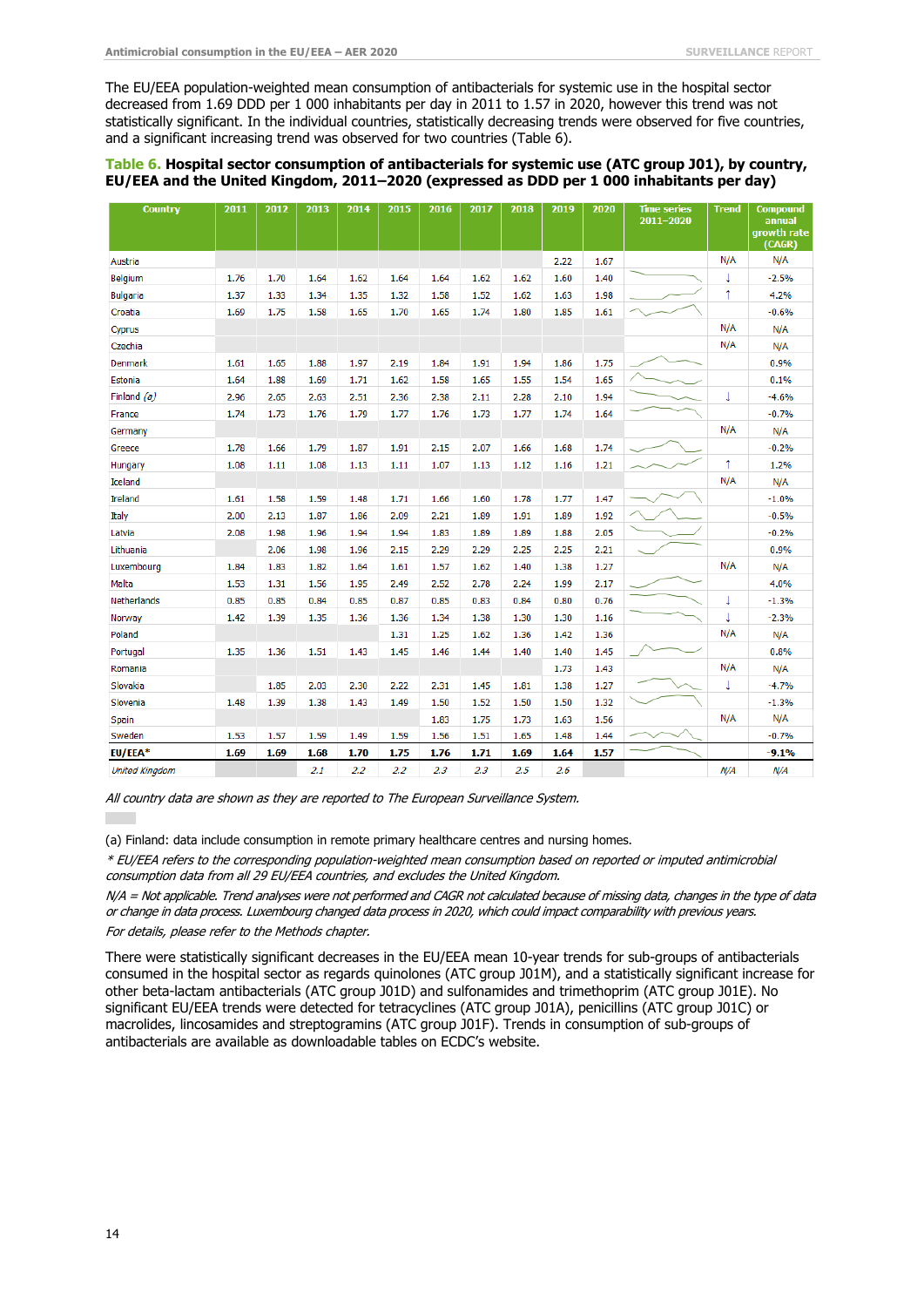### **Consumption of specific antimicrobial groups used to treat patients infected with healthcare-associated resistant bacteria in the hospital sector**

In 2020, consumption of carbapenems (ATC group J01DH) was 0.05 DDD per 1 000 inhabitants per day. Between 2011 and 2020, the EU/EEA population-weighted mean consumption of carbapenems showed a statistically significant increase (Table D9). During the period 2011−2020, a statistically significant increase was observed for 11 countries (Bulgaria, Croatia, Estonia, Greece, Hungary, Ireland, Italy, Latvia, Lithuania, Poland, Slovakia), and a statistically decreasing trend was observed in five countries (Belgium, Finland, Norway, Portugal and Slovenia) (Table D12).

The EU/EEA population-weighted mean consumption of polymyxins (ATC group J01XB) showed a statistically significant increase between 2011 and 2020. During the period 2011−2020, a statistically significant increase was observed for 10 countries (Croatia, Greece, Hungary, Italy, Latvia, Poland, Portugal, Slovakia, Spain and Sweden) and a statistically significant decreasing trend was seen in two countries (Ireland and the Netherlands) (Table D17).

### **ECDC/EFSA/EMA secondary indicator for consumption of antibacterials for systemic use (ATC group J01) in the hospital sector**

The proportion of glycopeptides, third- and fourth-generation cephalosporins, monobactams, carbapenems, fluoroquinolones, polymyxins, piperacillin and enzyme inhibitors, linezolid, tedizolid and daptomycin out of the total hospital consumption of antibacterials for systemic use is presented in Table 7.

The average proportion was 38.6% and ranged from 19.5% in Norway to 62.6% in Bulgaria. During the period 2011–2020, statistically significant increasing trends were observed for the EU/EEA overall and for seven countries, while one country showed a statistically significant decreasing trend (Table 7).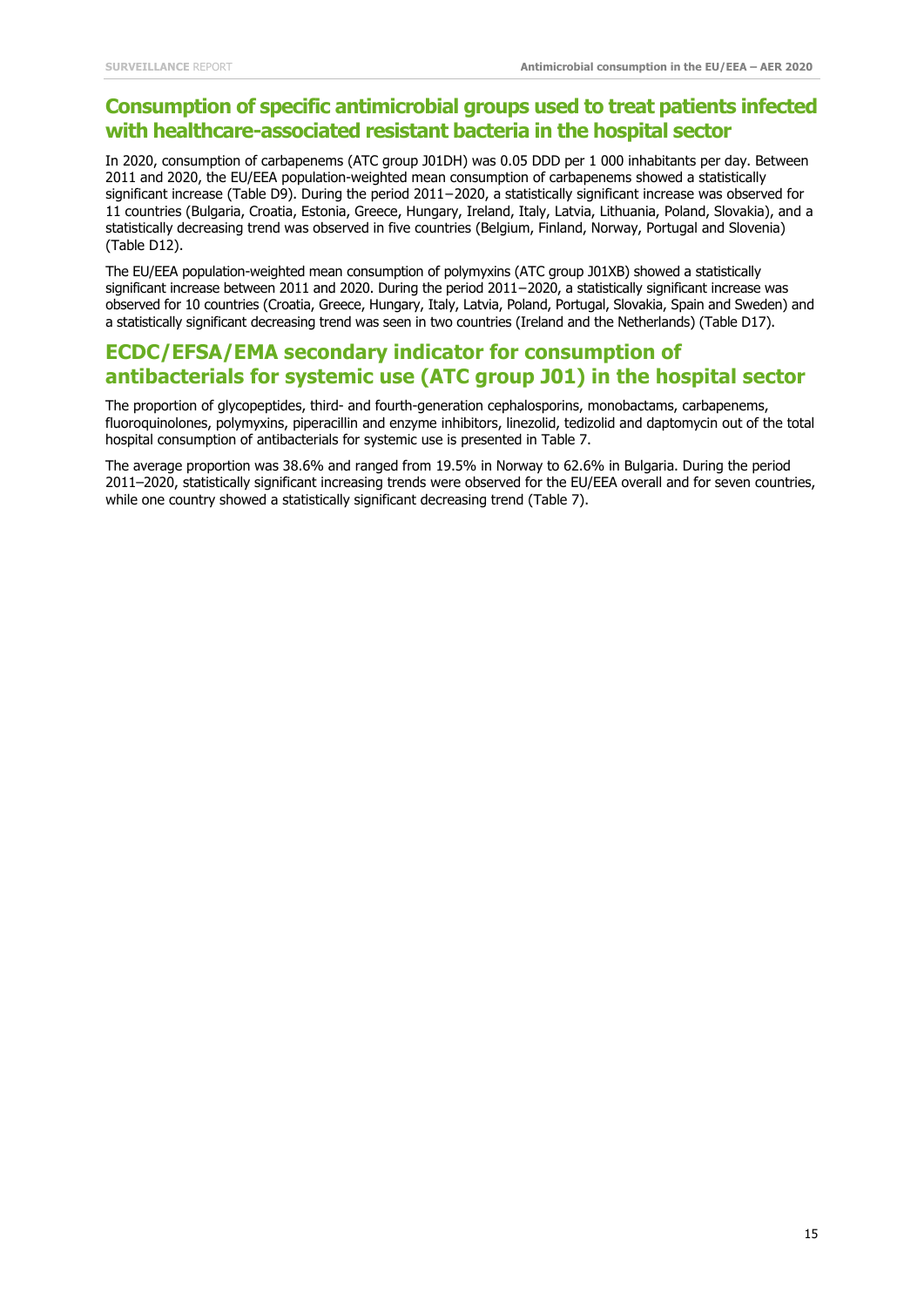**Table 7. Proportion (%) of glycopeptides, third- and fourth-generation cephalosporins, monobactams, carbapenems, fluoroquinolones, polymyxins, piperacillin and enzyme inhibitors, linezolid, tedizolid and daptomycin (DDD per 1 000 inhabitants per day) out of total hospital consumption of antibacterials for systemic use, by country, EU/EEA and the United Kingdom, 2011–2020**

| <b>Country</b>      | 2011 | 2012 | 2013 | 2014 | 2015 | 2016 | 2017 | 2018 | 2019 | 2020 | <b>Time series</b><br>2011-2020 | Trend | <b>Compound</b><br>annual<br>growth rate<br>(CAGR) |
|---------------------|------|------|------|------|------|------|------|------|------|------|---------------------------------|-------|----------------------------------------------------|
| Austria             |      |      |      |      |      |      |      |      | 39.3 | 34.7 |                                 | N/A   | N/A                                                |
| Belgium             | 30.2 | 31.1 | 31.3 | 31.5 | 31.7 | 31.0 | 30.9 | 30.2 | 29.6 | 30.8 |                                 |       | 0.2%                                               |
| <b>Bulgaria</b>     | 51.0 | 55.2 | 52.7 | 57.5 | 55.2 | 59.8 | 58.1 | 57.5 | 58.5 | 62.6 |                                 | ۴     | 2.3%                                               |
| Croatia             | 26.1 | 26.5 | 27.8 | 31.0 | 31.7 | 30.9 | 32.2 | 32.2 | 33.5 | 36.8 |                                 | Ť     | 3.9%                                               |
| Cyprus              |      |      |      |      |      |      |      |      |      |      |                                 | N/A   | N/A                                                |
| Czechia             |      |      |      |      |      |      |      |      |      |      |                                 | N/A   | N/A                                                |
| Denmark             | 20.7 | 21.3 | 22.7 | 22.6 | 20.6 | 23.7 | 21.4 | 22.9 | 23.9 | 24.7 |                                 | ٠     | 2.0%                                               |
| Estonia             | 20.0 | 23.2 | 19.3 | 20.0 | 20.0 | 20.6 | 23.2 | 19.8 | 21.7 | 24.6 |                                 |       | 2.4%                                               |
| Finland $(a)$       | 18.9 | 19.0 | 22.2 | 22.7 | 21.9 | 22.9 | 23.2 | 19.4 | 18.1 | 21.4 |                                 |       | 1.4%                                               |
| France              | 30.0 | 32.0 | 31.3 | 32.3 | 32.2 | 31.3 | 31.6 | 32.6 | 30.1 | 32.4 |                                 |       | 0.8%                                               |
| Germany             |      |      |      |      |      |      |      |      |      |      |                                 | N/A   | N/A                                                |
| Greece              | 38.2 | 39.5 | 35.9 | 35.7 | 38.6 | 35.8 | 36.9 | 49.1 | 50.8 | 50.8 |                                 | Ť     | 3.2%                                               |
| Hungary             | 37.4 | 37.2 | 37.8 | 37.4 | 38.8 | 39.4 | 40.1 | 40.6 | 36.3 | 40.8 |                                 |       | 1.0%                                               |
| Iceland             |      |      |      |      |      |      |      |      |      |      |                                 | N/A   | N/A                                                |
| <b>Ireland</b>      | 25.9 | 26.3 | 32.3 | 36.9 | 29.5 | 30.1 | 29.4 | 28.7 | 28.1 | 30.3 |                                 |       | 1.7%                                               |
| Italy               | 42.7 | 44.2 | 49.1 | 48.4 | 42.8 | 37.0 | 48.6 | 48.5 | 44.5 | 42.8 |                                 |       | 0.0%                                               |
| Latvia              | 33.3 | 37.1 | 40.3 | 40.0 | 38.9 | 40.5 | 38.4 | 38.7 | 40.6 | 37.4 |                                 |       | 1.3%                                               |
| Lithuania           |      | 26.8 | 19.6 | 20.4 | 25.2 | 23.1 | 22.8 | 21.2 | 23.8 | 25.2 |                                 |       | $-0.8%$                                            |
| Luxembourg          | 29.7 | 31.3 | 31.1 | 31.8 | 33.3 | 36.0 | 34.0 | 35.7 | 35.1 | 37.9 |                                 | N/A   | N/A                                                |
| Malta               | 27.2 | 29.3 | 30.2 | 34.8 | 33.5 | 27.5 | 27.4 | 37.9 | 37.0 | 38.6 |                                 | Ť     | 4.0%                                               |
| Netherlands         | 24.1 | 24.8 | 25.2 | 25.2 | 25.1 | 25.2 | 24.5 | 25.1 | 24.3 | 26.8 |                                 |       | 1.2%                                               |
| Norway              | 21.0 | 21.5 | 21.8 | 22.1 | 22.1 | 22.3 | 19.8 | 20.7 | 19.4 | 19.5 |                                 |       | $-0.9%$                                            |
| Poland              |      |      |      | 23.6 | 24.1 | 34.2 | 24.3 | 31.8 | 29.2 | 34.3 |                                 | N/A   | N/A                                                |
| Portugal            | 39.9 | 41.0 | 42.6 | 43.8 | 43.6 | 43.5 | 42.2 | 42.8 | 42.6 | 43.3 |                                 |       | 0.9%                                               |
| Romania             |      |      |      |      |      |      |      |      | 55.4 | 55.1 |                                 | N/A   | N/A                                                |
| Slovakia            |      | 27.1 | 27.4 | 28.0 | 30.5 | 30.8 | 35.1 | 32.6 | 32.3 | 35.1 |                                 | Ť     | 3.3%                                               |
| Slovenia            | 33.2 | 32.4 | 31.5 | 32.1 | 32.8 | 32.1 | 31.2 | 31.3 | 30.7 | 31.3 |                                 |       | $-0.7%$                                            |
| Spain               |      |      |      |      |      | 47.8 | 45.3 | 44.6 | 45.7 | 47.9 |                                 | N/A   | N/A                                                |
| Sweden              | 24.7 | 25.0 | 25.2 | 27.1 | 26.5 | 27.4 | 26.9 | 24.6 | 28.3 | 29.6 |                                 |       | 2.1%                                               |
| EU/EEA <sup>*</sup> | 32.7 | 33.4 | 34.2 | 34.5 | 33.7 | 36.4 | 37.0 | 38.2 | 37.0 | 38.6 |                                 | Ť     | 1.14                                               |
| United Kingdom      |      |      | 15.8 | 16.7 | 17.4 | 17.6 | 16.6 | 16.7 | 16.6 |      |                                 | N/A   | N/A                                                |

All country data are shown as they are reported to The European Surveillance System.

= Hospital sector data not reported. $\mathcal{L}_{\mathcal{A}}$ 

(a) Finland: data include consumption in remote primary healthcare centres and nursing homes.

\* EU/EEA refers to the corresponding population-weighted mean consumption based on reported or imputed antimicrobial consumption data from all 29 EU/EEA countries, and excludes the United Kingdom.

N/A = Not applicable. Trend analyses were not performed and CAGR not calculated because of missing data, changes in the type of data or change in data process. Luxembourg changed data process in 2020, which could impact comparability with previous years.

For details, please refer to the Methods chapter.

×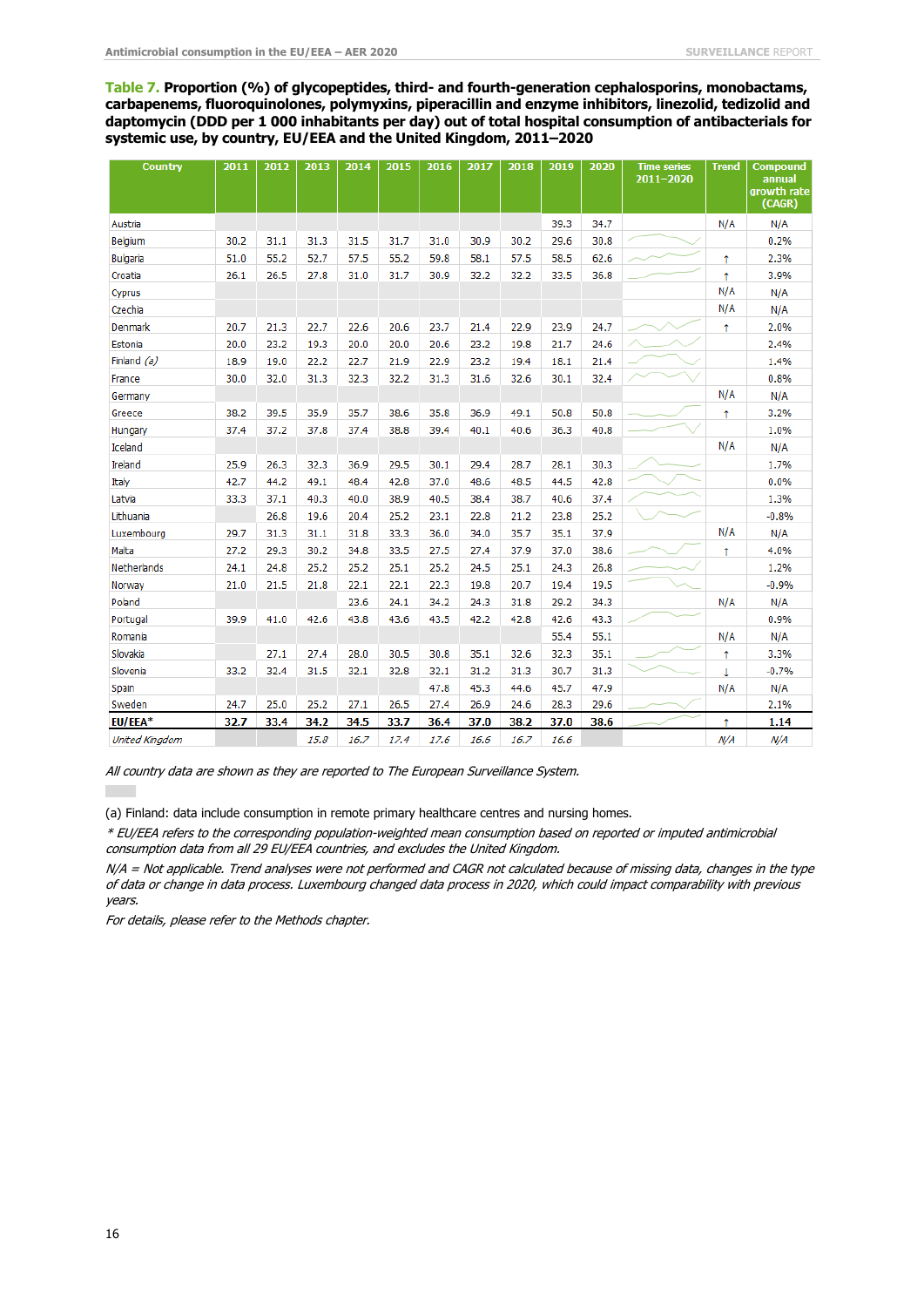## **Change in the consumption of antibacterials for systemic use (ATC group J01) between 2019 and 2020**

Between 2109 and 2020, an overall decrease was observed in the EU/EEA population-weighted mean total (community and hospital sectors combined) consumption of antibacterials for systemic use (ATC J01), from 19.9 DDD per 1 000 inhabitants per day in 2019 to 16.4 DDD per 1 000 inhabitants per day in 2020. This represented a 17.6% decrease.

In the community, the EU/EEA population-weighted mean declined from 18.3 DDD per 1 000 inhabitants per day to 15.0 DDD per 1 000 inhabitants per day in 2020, representing a 18.3% decrease. Between 2019 and 2020 decreases were noted for all groups, with the largest decreases (measured as DDD per 1 000 inhabitants per day) observed for penicillins (ATC group J01C), followed by other beta-lactam antibacterials (ATC group J01D) (Tables D1-D7).

In the hospital sector, the EU/EEA population-weighted mean declined from 1.64 DDD per 1 000 inhabitants per day in 2019 to 1.57 DDD per 1 000 inhabitants per day in 2020, representing a 4.5% decrease. Between 2019 and 2020, at group level decreases were observed for the hospital sector consumption of penicillins (ATC group J01C), other beta-lactam antibacterials (ATC group J01D) and quinolones (ATC group J01M), with the largest decrease being for penicillins. However, increases were observed for hospital sector consumption of tetracyclines (ATC group J01A), sulfonamides, trimethoprim (ATC group J01E), and macrolides, lincosamides and streptogramins (ATC group J01F), with the largest increase for macrolides, lincosamides and streptogramins.

At national level, a majority of the countries reported a substantial decrease for both the community and the hospital sector between 2019 and 2020. However, the decreases were generally larger in the community than in the hospital sector. Seven countries (Estonia, Greece, Hungary, Italy, Latvia, Malta, Portugal) reported a decrease in the community alongside an increase in the hospital sector. Only one country (Bulgaria) reported an increase in both the community and the hospital sector (Figure 5).





community, 2019-2020 (%)

AT: Austria; BE: Belgium; BG: Bulgaria; DK: Denmark; EE: Estonia; EL: Greece, ES: Spain; FI: Finland; FR: France; HR: Croatia; HU: Hungary; IE: Ireland; IT: Italy; LT: Lithuania; LU: Luxembourg; LV: Latvia; MT: Malta, NL; Netherlands; NO; Norway; PL; Poland; PT: Portugal; RO: Romania; SE; Sweden; SK: Slovakia; SI: Slovenia.

Cyprus and Czechia did not report data separately for community and the hospital sector. Germany and Iceland did not report data for the hospital sector. These countries are therefore not presented on the graph. Finland: hospital sector data include consumption in remote primary healthcare centres and nursing homes.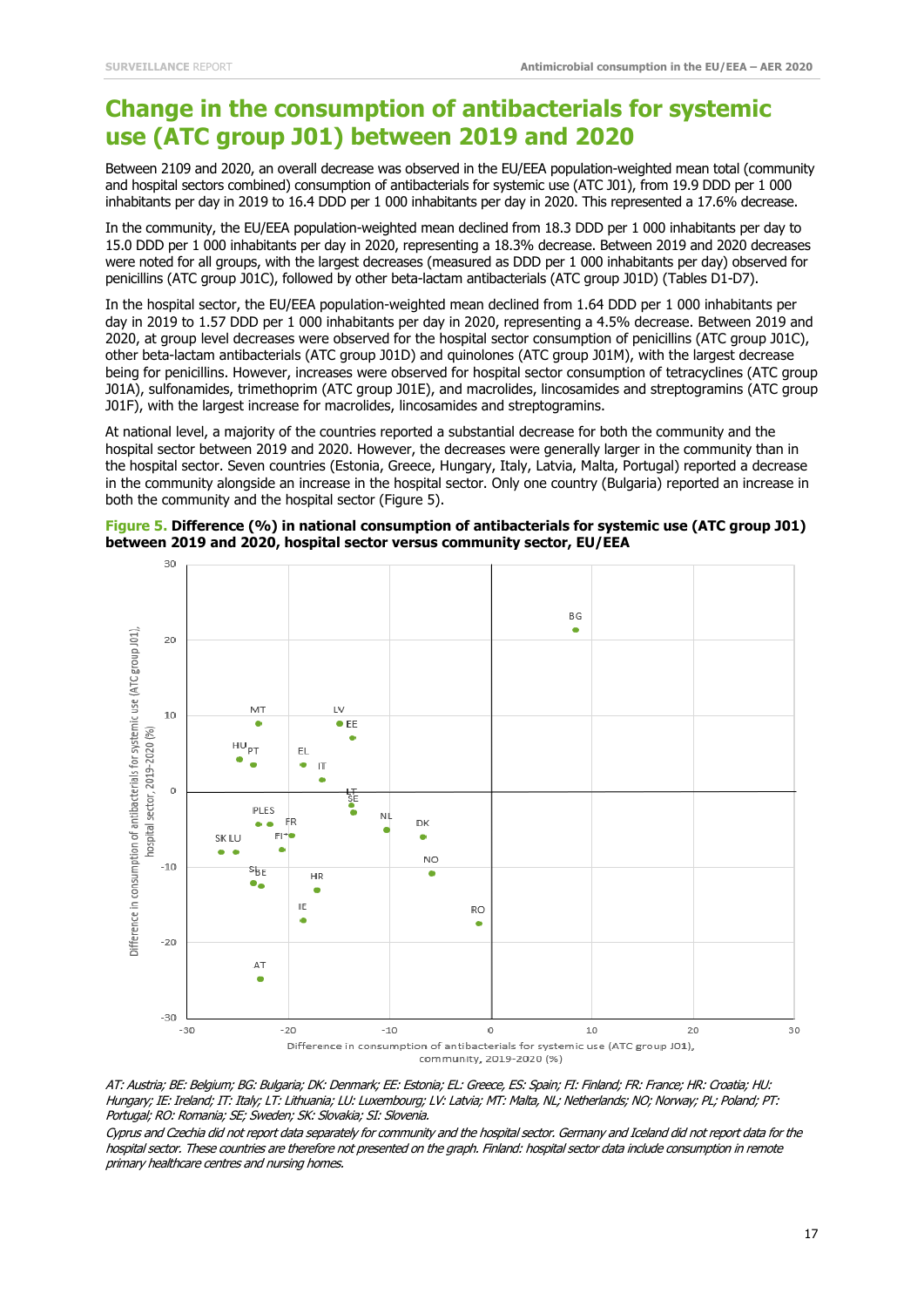### **Consumption of antibacterials from other ATC groups (A07A, P01A, J04A)**

In 2020, hospital consumption of oral vancomycin (ATC A07AA09) and fidaxomicin (ATC A07AA12), reported by 23 countries, was below 0.01 DDD per 1 000 inhabitants per day in all of them.

Oral and rectal metronidazole (ATC P01AB01) consumption in the hospital sector was reported by 23 countries, and ranged from below 0.01 DDD per 1 000 inhabitants per day to 0.04 DDD per 1 000 inhabitants per day.

Consumption of oral vancomycin (A07AA09) and fidaxomicin (ATC A07AA12), and oral and rectal metronidazole (P01AB01) is presented in Table D18.

## **Consumption of antimycotics and antifungals for systemic use (ATC groups J02 & D01B) in the community**

In 2020, 25 countries reported data on consumption of antimycotics and antifungals for systemic use (ATC groups J02 & D01B) in the community. The EU/EEA population-weighted mean consumption was 0.9 DDD per 1 000 inhabitants per day and consumption varied by a factor of 10 (Table D119 and Figure D5).

In 2020, terbinafine (D01B02), fluconazole (J02AC01), and itraconazole (J02AC02) comprised between 90% and 100% of the total consumption of antimycotics and antifungals for systemic use in the community among the reporting countries.

## **Consumption of antimycotics and antifungals for systemic use (ATC groups J02 & D01B) in the hospital sector**

In 2020, 22 countries reported data on consumption of antimycotics and antifungals for systemic use (ATC groups J02 & D01B) in the hospital sector. The EU/EEA population-weighted mean consumption was 0.13 DDD per 1 000 inhabitants per day. Consumption varied from 0.04 to 0.26 DDD per 1 000 inhabitants per day (Table D20, Figure D8).

## **Consumption of antivirals for systemic use (ATC group J05) in both sectors (community and hospital sector combined)**

In 2020, 28 countries reported data on antivirals for systemic use (ATC group J05). The data were pooled for the two sectors (Table D21). Germany, Iceland, the Netherlands and Spain only reported data for the community.

The total EU/EEA population-weighted mean consumption of antivirals for systemic use (ATC group J05) was 2.56 DDD per 1 000 inhabitants per day and did not show any statistically significant trend over the five-year period 2016-2020 (Table D16).

In 2020, consumption of antivirals for systemic use showed a 54-fold difference between countries, from 0.21 DDD per 1 000 inhabitants per day in Croatia to 11.2 in Bulgaria. Statistically significant increasing trends were observed for seven countries (Croatia, Cyprus, France, Hungary, Netherlands, Norway and Spain). Italy showed a significantly decreasing trend during the period 2016−2020.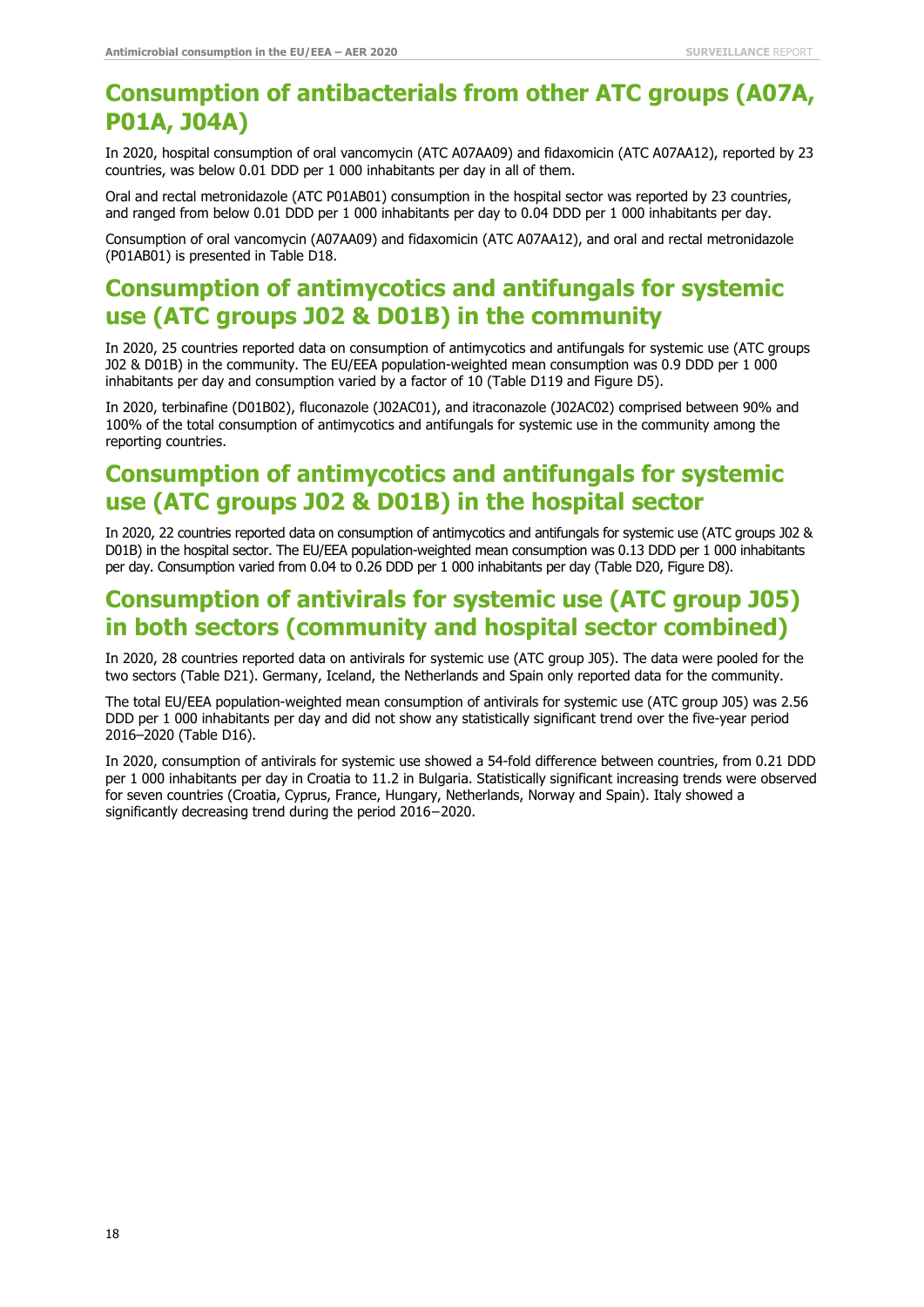# **Discussion**

For the past two decades, efforts have been made in the EU/EEA to optimise antimicrobial use as a means of addressing increasing antimicrobial resistance (AMR). AMR is considered one of the biggest threats to public health in the EU/EEA [12], with high levels of AMR reported for several important bacterial species [13], resulting in an estimated 33 000 deaths each year attributable to infections with antibiotic-resistant bacteria [14].

For more than two decades, ESAC-Net and its predecessor, the ESAC project, have provided AMC reference data for the EU/EEA, highlighting considerable variability across countries and suggesting opportunities for significant reductions through antimicrobial stewardship initiatives and other public health investments [3,15]. The significantly decreasing EU/EEA trend in consumption of antibacterials for systemic use (ATC group J01) related to total care (community and hospital sector combined) between 2011 and 2020 suggests the positive effect of coordinated and EU-wide initiatives. However, when assessing the two healthcare sectors separately, only the trend for the community sector significantly decreased between 2011 and 2020, while no significant trend could be detected for the hospital sector during the same period. In addition, there was a shift towards higher consumption of broad-spectrum antimicrobials, with a statistically significant increase in the ECDC/EFSA/EMA secondary indicators (Tables 4 and 7), for both the community and the hospital sector. This underlines the importance of intensifying efforts to improve the rational use of antimicrobials and support best practices in the EU/EEA.

The 2020 AMC data presented in this report coincide with the first year of the coronavirus disease (COVID-19) pandemic, and differ considerably compared to previous years, both in terms of rate by population and pattern of different antimicrobial classes. From March 2020, all EU/EEA countries were affected by COVID-19, with sustained transmission of SARS-CoV-2 throughout the rest of the year [16,17]. The subsequent changes in population behaviour, healthcare system organisation and general communicable disease epidemiology [18,19] therefore make it challenging to compare AMC data from 2020 with that for previous years.

AMC is an area in which concerns about the negative consequences of the COVID-19 pandemic were raised at an early stage, and these concerns included fear of increased and inappropriate use of antimicrobials, leading to a subsequent increase in AMR [20-22]. While there have been indications of potential overuse of antimicrobials in some settings during the first phase of the pandemic [23-24], the AMC situation in the EU/EEA seems to be more favourable than expected, with large reductions in antibacterials consumed for systemic use between 2019 and 2020, especially in the community sector. While decreases were noted for all groups of antibiotics in the community between 2019 and 2020, there were both increases and decreases in the hospital sector, depending on the group of antibiotics.

As patient- and prescriber-level data are not available to ESAC-Net, it is not possible to determine the direct causes behind the observed changes, but these are probably multifactorial and to a large degree associated with the ongoing COVID-19 pandemic. More detailed information available on the national or regional levels suggests that the reductions observed could be attributed to changes in communicable disease epidemiology, with particularly prominent decreases in groups of antibiotics prescribed for respiratory infections and to the youngest age groups [25-27]. This theory is also supported by the large decreases in respiratory and gastro-intestinal infections reported in the EU/EEA in 2020 [18,28], presumably due to the non-pharmaceutical interventions (NPIs) introduced to reduce SARS-CoV-2 transmission [29-30]. NPIs, including the promotion of hand hygiene, respiratory etiquette, physical distancing and travel restrictions, probably had an effect on transmission and prevalence for a larger set of communicable diseases. In addition, reduced use of and difficulties in accessing primary care services, due to lockdowns and reprioritisation of resources, have been described in EU/EEA countries [18,27], and it has been suggested that this has led to a decrease in inappropriate prescribing for milder and self-limiting infections [25].

COVID-19 has put extraordinary pressure on the capacity of national hospital systems, with rapidly increasing demand for intensive care beds [31-33]. In parallel, the number of patients admitted for elective surgery or chronic diseases was reduced in many hospitals. These changes are not reflected in the indicator 'DDD per 1 000 inhabitants per day', and might complicate the comparison of hospital AMC with previous years and between countries. In theory, if the total number of hospitalised patients decreased substantially in 2020 because of the pandemic, the apparent decrease in hospital AMC expressed in DDD per 1 000 inhabitants per day could actually become an increase, if expressed as a number of DDD per 100 bed-days. Thus, changes in hospital AMC between 2019 and 2020 should be interpreted with caution. A uniformly defined denominator, based on bed-days, is currently not available for ESAC-Net, but has been recommended for measuring hospital AMC [5].

Evidence-based international guidelines discourage the use of antibiotics in patients with mild or moderate COVID-19 infection without a suspicion of a bacterial co-infection. They also highlight the importance of rational use in patients with severe disease, bacterial co-infection or secondary infection [34-35]. However, studies (mainly from non-EU/EEA countries) have reported significantly higher antibiotic prescribing in COVID-19 patients than the prevalence of bacterial co-infection, suggesting overprescribing in some settings [24]. Increased antibiotic prescribing in patients requiring ventilator support and other invasive interventions could, in the presence of suboptimal infection prevention and control (IPC) practices, also have an impact on the incidence and spread of healthcare-associated multidrug-resistant bacteria, potentially increasing the need for antibacterial treatment.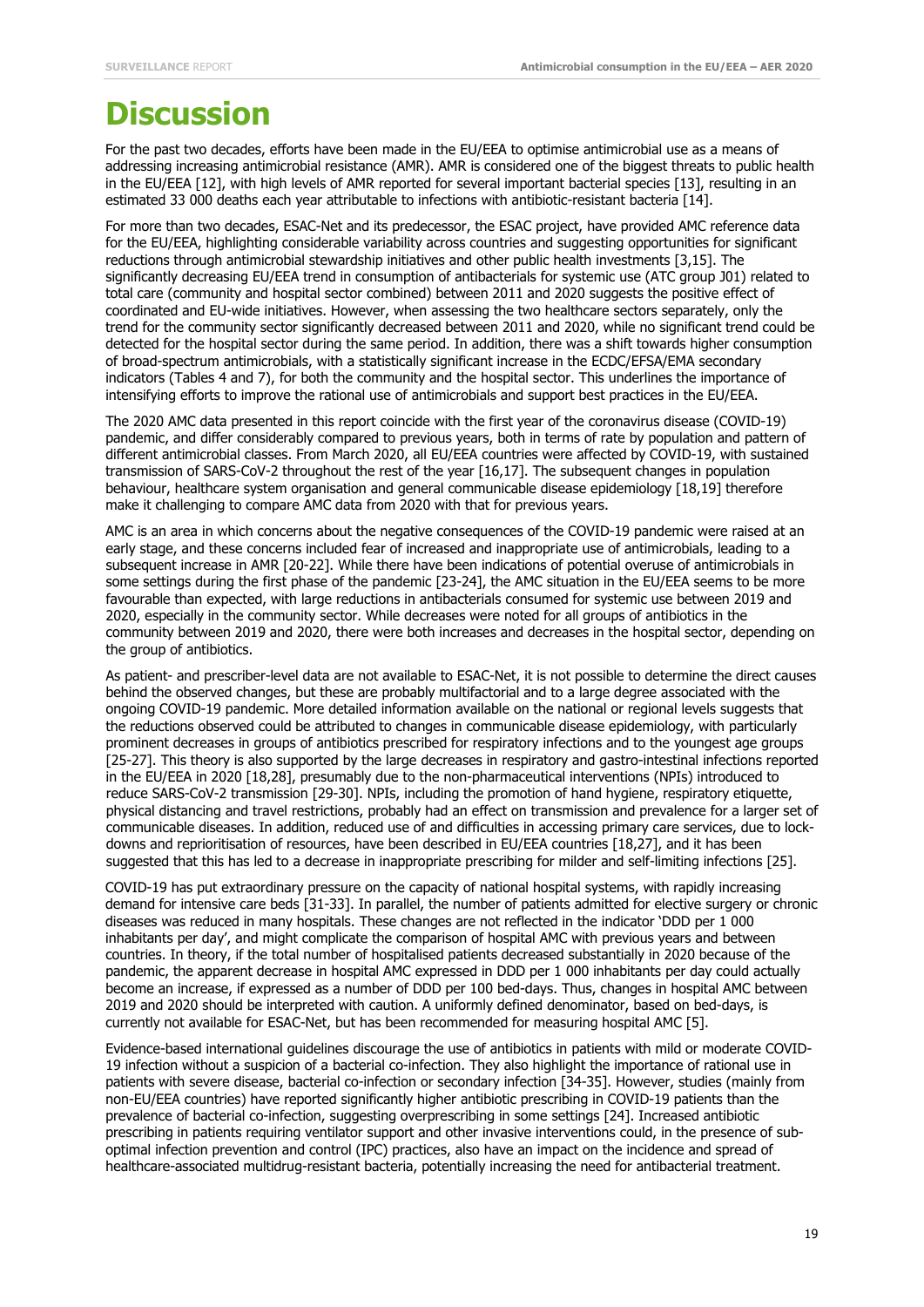During the first months of the pandemic, it was suggested that some antimicrobials had a potential effect against COVID-19 infection, albeit with insufficient evidence. One of these was azithromycin, hypothesised to have a potential efficacy when combined with hydroxychloroquine [24]. While no large changes in the EU/EEA level consumption of macrolides, lincosamides and streptogramins – the group in which azithromycin is included – was noted for the community sector between 2019 and 2020, there was a substantial increase in the consumption of this group in the hospital sector during the same period. The consumption of remdesivir, an antiviral conditionally approved by the EMA for the treatment of COVID-19 in adults with pneumonia who require oxygen, could not be quantified in 2020 as the product does not yet have an ATC code and DDD assigned [4].

Reinforced antimicrobial stewardship activities are an essential part of the COVID-19 pandemic response in order to optimise patient outcomes and reduce the risk of short-term side-effects and long-term consequences, such as increased prevalence of AMR and *Clostridioides difficile* infections. Key challenges to antimicrobial stewardship related to COVID-19 are the lack of resources resulting from their re-allocation to COVID-19 planning and management; difficulties caused by IPC restrictions and social distancing in delivering ward rounds, performing audits and providing education, and increased use of antimicrobials due to the difficulty in diagnosis of secondary infections, particularly in patients with severe COVID-19 [36]. In order to support and promote stewardship activities during the pandemic, the ESCMID Study Group for Antimicrobial Stewardship (ESGAP) endorsed a set of recommendations on the use of antimicrobials in patients with suspected or confirmed COVID-19 infection [22]. The Dutch Working party on Antibiotic Policy has also provided evidence-based recommendations for empirical antimicrobial treatment of hospitalised adults with respiratory infection and proven COVID-19. However, all such recommendations need to be updated regularly as the available evidence increases [35].

After the COVID-19 pandemic, AMR remains one of the biggest threats to public health, both globally [37] and in the EU/EEA [12,14]. Ensuring prudent antimicrobial use is a fundamental priority for an effective response to the emergence and spread of AMR, calling for concerted efforts at country level and close international cooperation. The importance of AMC surveillance data to guide and evaluate interventions targeting AMR containment is highlighted in the European One Health Action Plan against AMR [12], as well as the World Health Organization (WHO) Global Action Plan on AMR [37] and the WHO European Strategic Action Plan on Antibiotic Resistance [38]. One of the first deliverables of the European One Health Action Plan against AMR was the [EU Guidelines on the](https://eur-lex.europa.eu/legal-content/EN/TXT/?uri=CELEX:52017XC0701(01))  [prudent use of antimicrobials in human health](https://eur-lex.europa.eu/legal-content/EN/TXT/?uri=CELEX:52017XC0701(01)) [39]. Many EU/EEA countries have begun work on establishing objectives and targets for prudent use in humans, often in the context of developing a national action plan for AMR [40]. However, in 2017 only a few countries had published targets [41] and those that had identified specific funding sources to implement their national action plans were in a minority [42].

To combat increasing AMR within a 'One-Health' approach, EU/EEA countries agreed to develop their own national action plans, including antimicrobial stewardship strategies based on national surveillance of AMC and AMR [43]. A tripartite collaboration was organised between WHO, the Food and Agriculture Organization of the United Nations (FAO) and the World Organisation for Animal Health (OIE) in the form of a country self-assessment survey (TrACSS) for 2019−2020. According to the survey results, a majority of EU/EEA countries had a national monitoring system for AMC in human health, but the extent to which AMC and AMR data were used to amend national strategy and/or inform decision-making varied [44].The ECDC/EMA/EFSA harmonised outcome indicators used in this report are also adopted in the joint inter-agency report on integrated analysis of antimicrobial agent consumption and occurrence of antimicrobial resistance in bacteria from humans and food-producing animals in the EU/EEA (JIACRA) [45]. In this report, which represents a collaboration between ECDC, EFSA and EMA, AMC and AMR data from both the human and food-producing animal sector are jointly presented using a 'one health' approach. The findings demonstrate links between the occurrence of AMR in bacteria from humans, AMR in bacteria from food-producing animals and AMC in both food-producing animals and humans. This suggests that further interventions to reduce AMC will have a beneficial impact on the occurrence of AMR, underlining the need to promote prudent use of antimicrobial agents and infection control and prevention in both humans and foodproducing animals.

# **Public health conclusions**

Antimicrobial stewardship measures are essential to prevent and control AMR. While the overall reductions in AMC observed in the EU/EEA between 2011 and 2020 suggest the positive effect of coordinated and EU-wide initiatives towards prudent use of antimicrobials, the increase in consumption of broad-spectrum antimicrobials and the remaining variability in AMC rates across EU/EEA countries highlights opportunities to further improve current practices.

Data for 2020 suggest that the ongoing COVID-19 pandemic has had a considerable impact on AMC in the EU/EEA. The consequences on AMR are yet to be evaluated, but current data underline the importance of continuous surveillance of both AMC and AMR, to carefully monitor the situation in order to assess the more long-term consequences and inform public health decisions.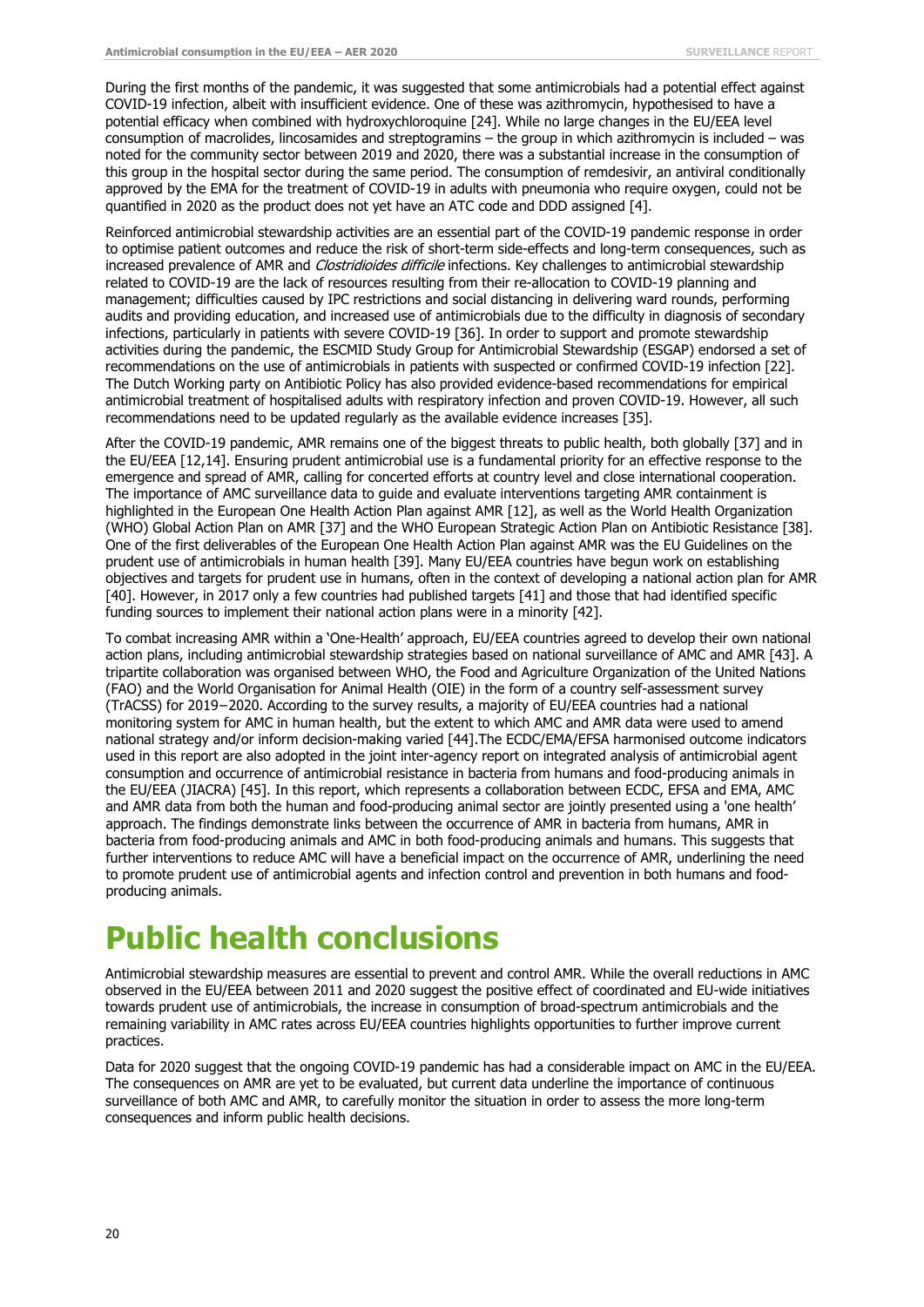# **References**

- 1. European Centre for Disease Prevention and Control. Introduction to the Annual Epidemiological Report. Stockholm: ECDC; 2021. Available from: [https://www.ecdc.europa.eu/en/all-topics-z/surveillance-and](https://www.ecdc.europa.eu/en/all-topics-z/surveillance-and-disease-data/annual-epidemiological-reports/introduction-annual)[disease-data/annual-epidemiological-reports/introduction-annual](https://www.ecdc.europa.eu/en/all-topics-z/surveillance-and-disease-data/annual-epidemiological-reports/introduction-annual)
- 2. European Centre for Disease Prevention and Control. TESSy, The European Surveillance System Antimicrobial consumption (AMC) reporting protocol 2021 – European Surveillance of Antimicrobial Consumption Network (ESAC-Net) surveillance data for 2020. Stockholm: ECDC; 2021
- 3. European Centre for Disease Prevention and Control. Antimicrobial consumption database (ESAC-Net). Stockholm: ECDC; 2021. Available from: [https://ecdc.europa.eu/en/antimicrobialconsumption/surveillance](https://ecdc.europa.eu/en/antimicrobialconsumption/surveillance-and-disease-data/database)[and-disease-data/database](https://ecdc.europa.eu/en/antimicrobialconsumption/surveillance-and-disease-data/database)
- 4. World Health Organization (WHO) Collaborating Centre for Drug Statistics Methodology. ATC Index with DDDs. Oslo, WHO; 2021 Available from: [https://www.whocc.no/atc\\_ddd\\_index/](https://www.whocc.no/atc_ddd_index/)
- 5. Stanic Benic M, Milanic R, Monnier AA, Gyssens IC, Adriaenssens N, Versporten A, et al. Metrics for quantifying antibiotic use in the hospital setting: results from a systematic review and international multidisciplinary consensus procedure. J Antimicrob Chemother. 2018;73(suppl\_6):vi50-vi8.
- 6. Versporten A, Gyssens IC, Pulcini C, Monnier AA, Schouten J, Milanič R, et al. Metrics to assess the quantity of antibiotic use in the outpatient setting: a systematic review followed by an international multidisciplinary consensus procedure. Journal of Antimicrobial Chemotherapy. 2018 Jun 1;73(suppl\_6):vi59-66
- 7. European Centre for Disease Prevention and Control (ECDC), EFSA BIOHAZ Panel (European Food Safety Authority Panel on Biological Hazards) and CVMP (EMA Committee for Medicinal Products for Veterinary Use), 2018. ECDC, EFSA and EMA Joint Scientific Opinion on a list of outcome indicators as regards surveillance of antimicrobial resistance and antimicrobial consumption in humans and food-producing animals. EFSA Journal 2018;15(10):5017. Available from: www.ecdc.europa.eu/sites/default/files/documents/AMR-indicators-joint-report-Oct-2017.pdf
- 8. Coenen S, Ferech M, Haaijer-Ruskamp FM, Butler CC, Vander Stichele RH, Verheij TJ, et al. European Surveillance of Antimicrobial Consumption (ESAC): quality indicators for outpatient antibiotic use in Europe. Qual Saf Health Care. 2007 Dec;16(6):440-5
- 9. Eurostat. Brussels: Eurostat; 2021. Accessed 10 September 2021. Available from[: http://ec.europa.eu/eurostat](http://ec.europa.eu/eurostat)
- 10. Van Boeckel TP, Gandra S, Ashok A, Caudron Q, Grenfell BT, Levin SA, et al. Global antibiotic consumption 2000 to 2010: an analysis of national pharmaceutical sales data. The Lancet Infectious Diseases. 2014 Aug 1;14(8):742-50.
- 11. European Centre for Disease Prevention and Control (ECDC). Antimicrobial consumption surveillance in Europe 2013- 2014. Annual report of the European Antimicrobial Consumption Surveillance Network (ESACNet). Stockholm: ECDC; 2014. Available from: [www.ecdc.europa.eu/en/publications-data/surveillance](http://www.ecdc.europa.eu/en/publications-data/surveillance-antimicrobialconsumption-europe-2013-2014)[antimicrobialconsumption-europe-2013-2014](http://www.ecdc.europa.eu/en/publications-data/surveillance-antimicrobialconsumption-europe-2013-2014)
- 12. European Commission. A European One Health Action Plan against Antimicrobial Resistance (AMR), COM/2017/339. Communication from the European Commission to the Council and the European Parliament. Brussels: European Commission; 2017.
- 13. European Centre for Disease Prevention and Control/WHO Regional Office for Europe. Surveillance of antimicrobial resistance in Europe, 2020 data: Executive summary. Copenhagen: WHO Regional Office for Europe; 2021.
- 14. Cassini A, Högberg LD, Plachouras D, Quattrocchi A, Hoxha A, Simonsen GS et al. Attributable deaths and disabilityadjusted life-years caused by infections with antibiotic-resistant bacteria in the EU and the European Economic Area in 2015: a population-level modelling analysis. The Lancet Infectious Diseases, 2019, 19.1: 56-66.
- 15. Bruyndonckx R, Adriaenssens N, Versporten A, Hens N, Monnet DL, Molenberghs G, et al. Consumption of antibiotics in the community, European Union/European Economic Area, 1997-2017. J Antimicrob Chemother. 2021 Jul 26;76(12 Suppl 2):ii7-ii13. doi: 10.1093/jac/dkab172.
- 16. European Centre for Disease Prevention and Control (ECDC). Rapid risk assessment. Coronavirus disease 2019 (COVID-19) pandemic: increased transmission in the EU/EEA and the UK – seventh update, 25 March 2020. Stockholm: ECDC; 2020. Available from: [https://www.ecdc.europa.eu/sites/default/files/documents/RRA-seventh](https://www.ecdc.europa.eu/sites/default/files/documents/RRA-seventh-update-Outbreak-of-coronavirus-disease-COVID-19.pdf)[update-Outbreak-of-coronavirus-disease-COVID-19.pdf](https://www.ecdc.europa.eu/sites/default/files/documents/RRA-seventh-update-Outbreak-of-coronavirus-disease-COVID-19.pdf)
- 17. European Centre for Disease Prevention and Control (ECDC). COVID-19 situation dashboard. Available from <https://qap.ecdc.europa.eu/public/extensions/COVID-19/COVID-19.html#global-overview-tab>
- 18. Ullrich A, Schranz M, Rexroth U, Hamouda O, Schaade L, Diercke M, et al. Impact of the COVID-19 pandemic and associated non-pharmaceutical interventions on other notifiable infectious diseases in Germany: An analysis of national surveillance data during week 1–2016–week 32–2020. The Lancet Regional Health-Europe. 2021 Jun 19:100103. Available from: [https://www.thelancet.com/journals/lanepe/article/PIIS2666-](https://www.thelancet.com/journals/lanepe/article/PIIS2666-7762(21)00080-6/fulltext) [7762\(21\)00080-6/fulltext](https://www.thelancet.com/journals/lanepe/article/PIIS2666-7762(21)00080-6/fulltext)
- 19. Oliver N, Barber X, Roomp K, Roomp K. Assessing the Impact of the COVID-19 Pandemic in Spain: Large-Scale, Online, Self-Reported Population Survey. J Med Internet Res. 2020 Sep 10;22(9):e21319. Available from: [www.jmir.org/2020/9/e21319/](http://www.jmir.org/2020/9/e21319/)
- 20. Monnet DL, Harbarth S. Will coronavirus disease (COVID-19) have an impact on antimicrobial resistance?. Eurosurveillance. 2020 Nov 12;25(45):2001886. Available from: <https://www.eurosurveillance.org/content/10.2807/1560-7917.ES.2020.25.45.2001886>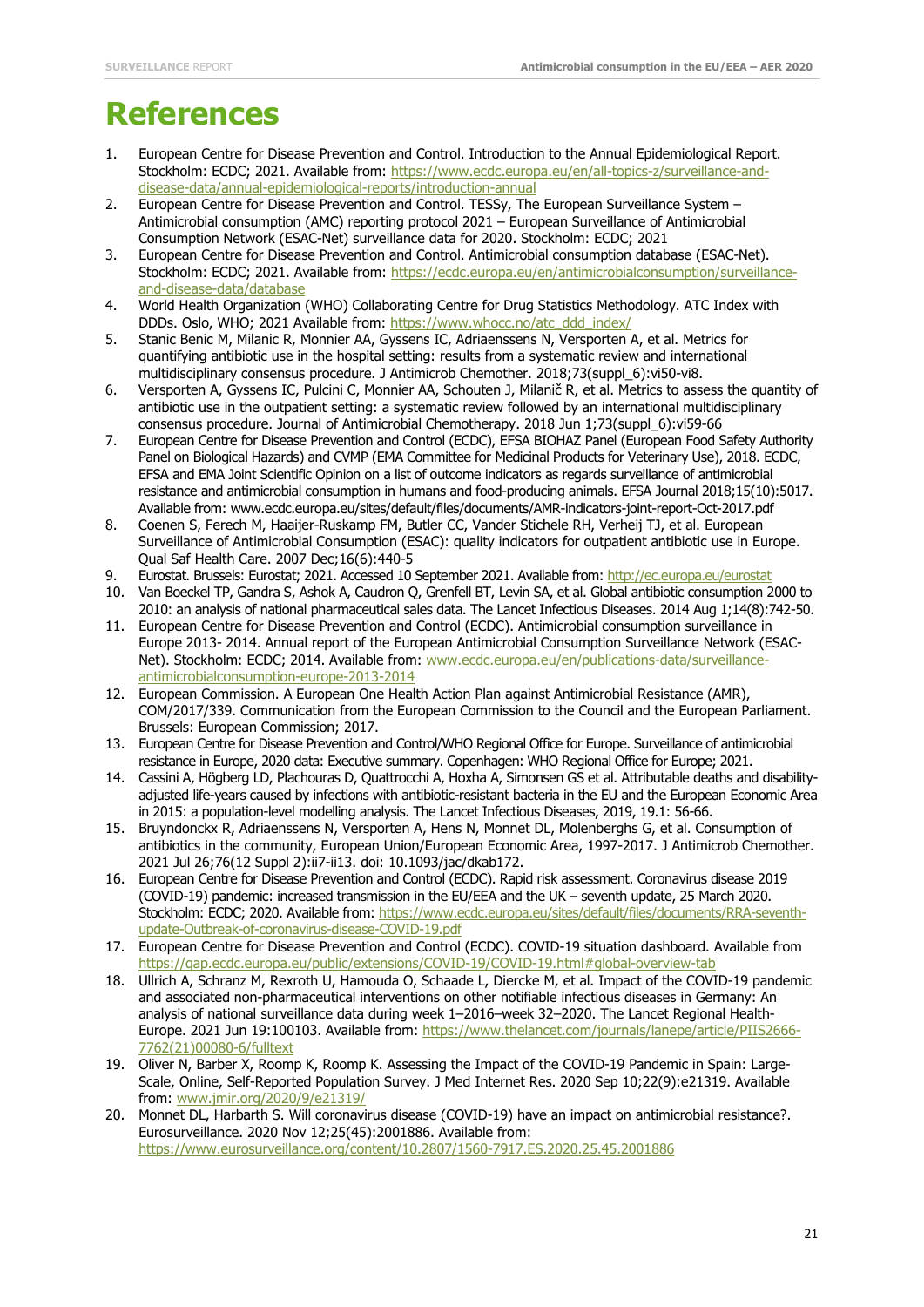- 21. Rawson TM, Ming D, Ahmad R, Moore LSP, Holmes AH. Antimicrobial use, drug-resistant infections and COVID-19. Nat Rev Microbiol. 2020 Aug;18(8):409-410.
- 22. Huttner BD, Catho G, Pano-Pardo JR, Pulcini C, Schouten J. COVID-19: don't neglect antimicrobial stewardship principles! Clin Microbiol Infect. 2020;26(7):808-10
- 23. Tomczyk S, Taylor A, Brown A, de Kraker ME, El-Saed A, Alshamrani M, et al. Impact of the COVID-19 pandemic on the surveillance, prevention and control of antimicrobial resistance: a global survey. Journal of Antimicrobial Chemotherapy. 2 September 2021. [Preprint]. Available from: <https://www.medrxiv.org/content/10.1101/2021.03.24.21253807v1>
- 24. Langford BJ, So M, Raybardhan S, Leung V, Soucy JR, Westwood D, Daneman N, et al. [Antibiotic prescribing](https://pubmed.ncbi.nlm.nih.gov/33418017/)  [in patients with COVID-19: rapid review and meta-analysis.](https://pubmed.ncbi.nlm.nih.gov/33418017/) Clin Microbiol Infect. 2021 Apr;27(4):520-531.
- 25. Gagliotti C, Buttazzi R, Ricchizzi E, Di Mario S, Tedeschi S, Moro ML. Community use of antibiotics during the COVID-19 lockdown. Infectious Diseases 2020; 1-3. 23.
- 26. Salvesen Blix H, Høye S. Use of antibiotics during the COVID-19 pandemic The Journal of the Norwegian Medical Association 2020. Tidsskr Nor Legeforen. Available at:<https://pubmed.ncbi.nlm.nih.gov/33685110/>
- 27. Peñalva G, Benavente RS, Pérez-Moreno MA, Pérez-Pacheco MD, Pérez-Milena A, Murcia J, et al. Effect of the coronavirus disease 2019 pandemic on antibiotic use in primary care. Clin Microbiol Infect. 2021;S1198- 743X(21)00048-3.
- 28. European Centre for Disease Prevention and Control. Seasonal influenza. In: ECDC. Annual epidemiological report 2020. Stockholm: ECDC; 2021.
- 29. European Centre for Disease Prevention and Control (ECDC) and Joint Research Centre (JRC) of the European Commission. Response Measures Database. Available at:<https://covid-statistics.jrc.ec.europa.eu/RMeasures>
- 30. European Centre for Disease Prevention and Control (ECDC). Guidelines for non-pharmaceutical interventions to reduce the impact of COVID-19 in the EU/EEA and the UK. 24 September 2020. ECDC: Stockholm; 2020. Available from: https://www.ecdc.europa.eu/en/publications-data/covid-19-quidelines-non-pharmaceutical-interventions
- 31. Remuzzi A, Remuzzi G. COVID-19 and Italy: what next? Lancet. 2020 Apr 11;395(10231):1225-1228. Available from: [https://www.thelancet.com/journals/lancet/article/PIIS0140-6736\(20\)30627-9/fulltext](https://www.thelancet.com/journals/lancet/article/PIIS0140-6736(20)30627-9/fulltext)
- 32. Rees EM, Nightingale ES, Jafari Y, Waterlow NR, Clifford S, B Pearson CA, et al. COVID-19 length of hospital stay: a systematic review and data synthesis. BMC Med. 2020 Sep 3;18(1):270.
- 33. McCabe R, Schmit N, Christen P, D'Aeth JC, Løchen A, Rizmie D, et al. Adapting hospital capacity to meet changing demands during the COVID-19 pandemic. BMC Med. 2020;18:1–12.
- 34. World Health Organization (WHO). COVID-19 Clinical management Living guidance 25 January 2021. [Accessed 10 September 2021]. Available from:<https://www.who.int/publications/i/item/WHO-2019-nCoV-clinical-2021-1>
- 35. Sieswerda E, De Boer MG, Bonten MM, Boersma WG, Jonkers RE, Aleva RM, et al. Recommendations for antibacterial therapy in adults with COVID-19–an evidence based guideline. Clinical Microbiology and Infection. 2021 Jan 1;27(1):61-6.
- 36. Martin E, Philbin M, Hughes G, Bergin C, Talento AF. Antimicrobial stewardship challenges and innovative initiatives in the acute hospital setting during the COVID-19 pandemic. Journal of Antimicrobial Chemotherapy. 2021 Jan;76(1):272-5
- 37. World Health Organization (WHO). Global Action Plan on Antimicrobial Resistance. Geneva: WHO; 2015. Available at:<https://apps.who.int/iris/handle/10665/193736>
- 38. World Health Organization (WHO) Regional Office for Europe (2011). EUR/RC61/14 European strategic action plan on antibiotic resistance. Available at: [www.euro.who.int/en/about-us/governance/regional-committee](http://www.euro.who.int/en/about-us/governance/regional-committee-for-europe/past-sessions/sixty-first-session/documentation/working-documents/wD13-european-strategic-action-plan-on-antibiotic-resistance)[for-europe/past-sessions/sixty-first-session/documentation/working-documents/wD13-european-strategic](http://www.euro.who.int/en/about-us/governance/regional-committee-for-europe/past-sessions/sixty-first-session/documentation/working-documents/wD13-european-strategic-action-plan-on-antibiotic-resistance)[action-plan-on-antibiotic-resistance](http://www.euro.who.int/en/about-us/governance/regional-committee-for-europe/past-sessions/sixty-first-session/documentation/working-documents/wD13-european-strategic-action-plan-on-antibiotic-resistance)
- 39. European Commission. Commission notice EU Guidelines for the prudent use of antimicrobials in human health. C/2017/4326. Available from: [https://eur-lex.europa.eu/legal-content/EN/TXT/?uri=CELEX:52017XC0701\(01\)](https://eur-lex.europa.eu/legal-content/EN/TXT/?uri=CELEX:52017XC0701(01))
- 40. European Centre for Disease Prevention and Control. Directory of online resources for the prevention and control of antimicrobial resistance (AMR) and healthcare-associated infections (HAI). Stockholm: ECDC; 2021.
- 41. D'Atri F, Arthur J, Blix HS, Hicks LA, Plachouras D, Monnet DL, et al. Targets for the reduction of antibiotic use in humans in the Transatlantic Taskforce on Antimicrobial Resistance (TATFAR) partner countries. Euro Surveill. 2019 Jul;24(28).
- 42. Organisation for Economic Co-operation and Development (OECD) and European Centre for Disease Prevention and Control (ECDC). Antimicrobial Resistance. Tackling the burden in the European Union. Briefing note for EU/EEA countries. Paris: OECDC 2019. Available at: [www.oecd.org/health/healthsystems/AMR-](http://www.oecd.org/health/healthsystems/AMR-Tackling-the-Burden-in-the-EU-OECD-ECDC-Briefing-Note-2019.pdf)[Tackling-the-Burden-in-the-EU-OECD-ECDC-Briefing-Note-2019.pdf](http://www.oecd.org/health/healthsystems/AMR-Tackling-the-Burden-in-the-EU-OECD-ECDC-Briefing-Note-2019.pdf)
- 43. The Council of the European Union. Council conclusions on the next steps towards making the EU a best practice region in combatting antimicrobial resistance. Official Journal of the European Union 2019/C 214/01; 25 June 2019. Available from: [https://eur-lex.europa.eu/legal-content/GA/TXT/?uri=CELEX:52019XG0625\(01\)](https://eur-lex.europa.eu/legal-content/GA/TXT/?uri=CELEX:52019XG0625(01))
- 44. Global Database for the Tripartite Antimicrobial Resistance (AMR). Country Self-assessment Survey (TrACSS). [Accessed 10 September 2021] Available from:<https://amrcountryprogress.org/>
- 45. European Centre for Disease Prevention and Control (ECDC), European Food Safety Authority (EFSA) and European Medicines Agency (EMA). Third joint inter-agency report on integrated analysis of consumption of antimicrobial agents and occurrence of antimicrobial resistance in bacteria from humans and food-producing animals in the EU/EEA, JIACRA III. 2016–2018. Stockholm, Parma, Amsterdam: ECDC, EFSA, EMA; 2021. Available from: [https://www.ecdc.europa.eu/en/publications-data/third-joint-interagency-antimicrobial](https://www.ecdc.europa.eu/en/publications-data/third-joint-interagency-antimicrobial-consumption-and-resistance-analysis-report)[consumption-and-resistance-analysis-report](https://www.ecdc.europa.eu/en/publications-data/third-joint-interagency-antimicrobial-consumption-and-resistance-analysis-report)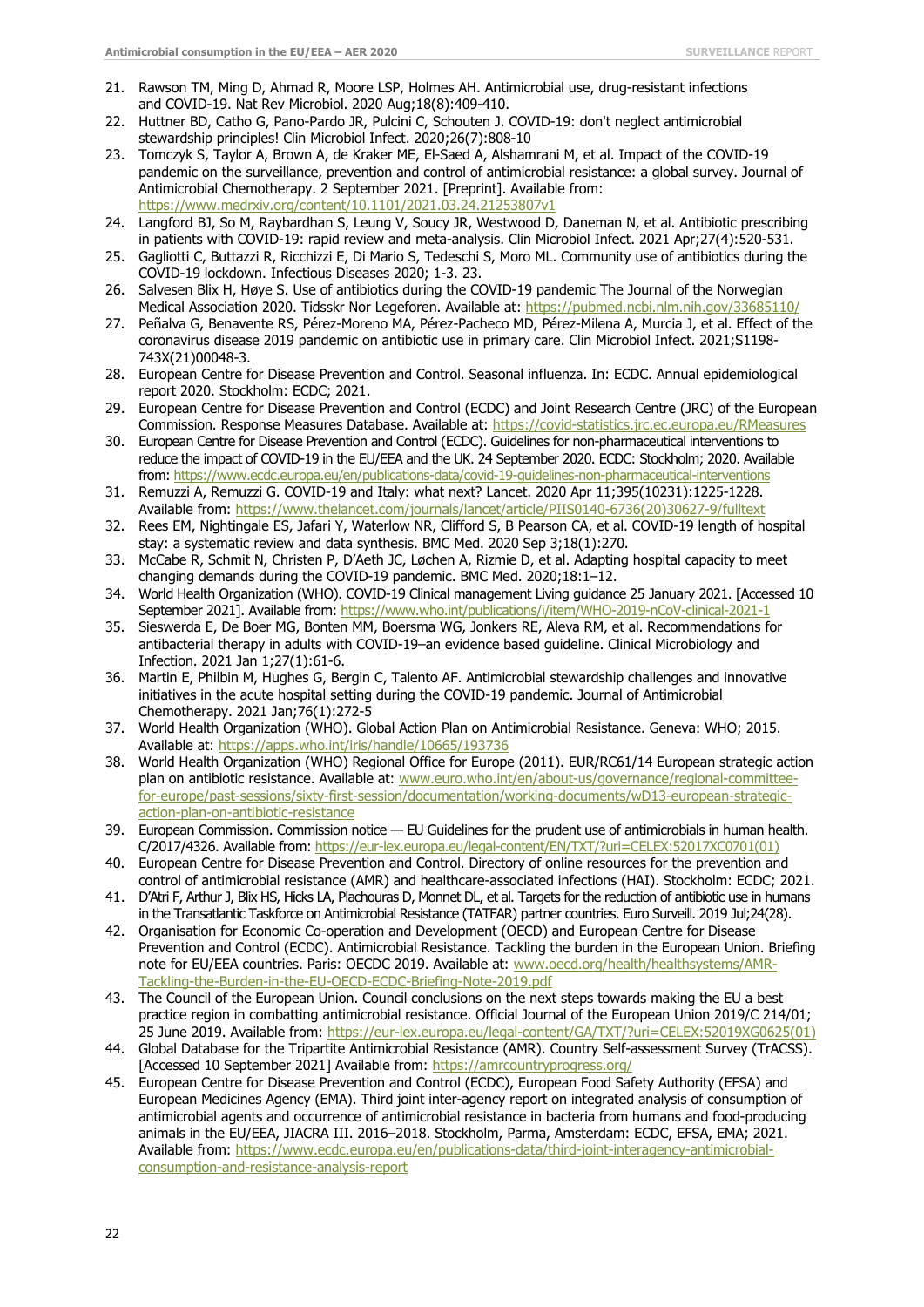# **Downloadable tables and figures**

## **Tables**

**Table D1**. Trends in consumption of tetracyclines (ATC group J01A) in the community, EU/EEA countries, 2011– 2020, expressed as DDD per 1 000 inhabitants per day.

**Table D2**. Trends in consumption of beta-lactam antibacterials, penicillins (ATC group J01C) in the community, EU/EEA countries, 2011–2020, expressed as DDD per 1 000 inhabitants per day.

**Table D3**. Trends in consumption of other beta-lactam antibacterials (ATC group J01D) in the community, EU/EEA countries, 2011–2020, expressed as DDD per 1 000 inhabitants per day.

**Table D4.** Trends in consumption of sulfonamides and trimethoprim (ATC group J01E) in the community, EU/EEA countries, 2011–2020, expressed as DDD per 1 000 inhabitants per day.

**Table D5**. Trends in consumption of macrolides, lincosamides and streptogramins (ATC group J01F) in the community, EU/EEA countries, 2011-2020, expressed as DDD per 1 000 inhabitants per day.

**Table D6**. Trends in consumption of quinolones (ATC group J01M) in the community, EU/EEA countries, 2011- 2020, expressed as DDD per 1 000 inhabitants per day.

**Table D7**. Trends in consumption of other antibacterials (ATC group J01X) in the community, EU/EEA countries, 2011-2020, expressed as DDD per 1 000 inhabitants per day.

**Table D8.** ESAC quality indicators for consumption data of antibacterials for systemic use (ATC group J01), for the community, EU/EEA countries, 2020.

**Table D9.** Trends in consumption of tetracyclines (ATC group J01A) in the hospital sector, EU/EEA countries, 2011–2020, expressed as DDD per 1 000 inhabitants per day.

**Table D10**. Trends in consumption of beta-lactam antibacterials, penicillins (ATC group J01C) in the hospital sector, EU/EEA countries, 2011–2020, expressed as DDD per 1 000 inhabitants per day.

**Table D11**. Trends in consumption of other beta-lactam antibacterials (ATC group J01D) in the hospital sector, EU/EEA countries, 2011–2020, expressed as DDD per 1 000 inhabitants per day.

**Table D12**. Trends in consumption of carbapenems (ATC group J01DH) in the hospital sector, EU/EEA countries, 2011–2020, expressed as DDD per 1 000 inhabitants per day.

**Table D13.** Trends in consumption of sulfonamides and trimethoprim (ATC group J01E) in the hospital sector, EU/EEA countries, 2011–2020, expressed as DDD per 1 000 inhabitants per day.

**Table D14**. Trends in consumption of macrolides, lincosamides and streptogramins (ATC group J01F) in the hospital sector, EU/EEA countries, 2011-2020, expressed as DDD per 1 000 inhabitants per day.

**Table D15**. Trends in consumption of quinolones (ATC group J01M) in the hospital sector, EU/EEA countries, 2011-2020, expressed as DDD per 1 000 inhabitants per day.

**Table D16**. Trends in consumption of other antibacterials (ATC group J01X) in the hospital sector, EU/EEA countries, 2011-2020, expressed as DDD per 1 000 inhabitants per day.

**Table D17**. Trends in consumption of polymyxins (ATC group J01XB) in the hospital sector, EU/EEA countries, 2011-2020, expressed as DDD per 1 000 inhabitants per day.

**Table D18.** Consumption of oral vancomycin (A07AA09), rifampicin (J04AB02) and oral and rectal metronidazole (P01AB01) in the hospital sector, EU/EEA countries, 2020, expressed as DDD per 1 000 inhabitants per day.

**Table D19.** Consumption of antimycotics (ATC group J02) and antifungals (ATC group D01B) for systemic use in the community, EU/EEA countries, 2020, expressed as DDD per 1 000 inhabitants per day.

**Table D20**. Consumption of antimycotics (ATC group J02) and antifungals (ATC group D01B) for systemic use in the hospital sector, EU/EEA countries, 2020, expressed as DDD per 1 000 inhabitants per day.

**Table D21**. Trends in consumption of antivirals for systemic use (ATC group J05) in both sectors (community and hospital sector), EU/EEA countries, 2016-2020, expressed as DDD per 1 000 inhabitants per day.